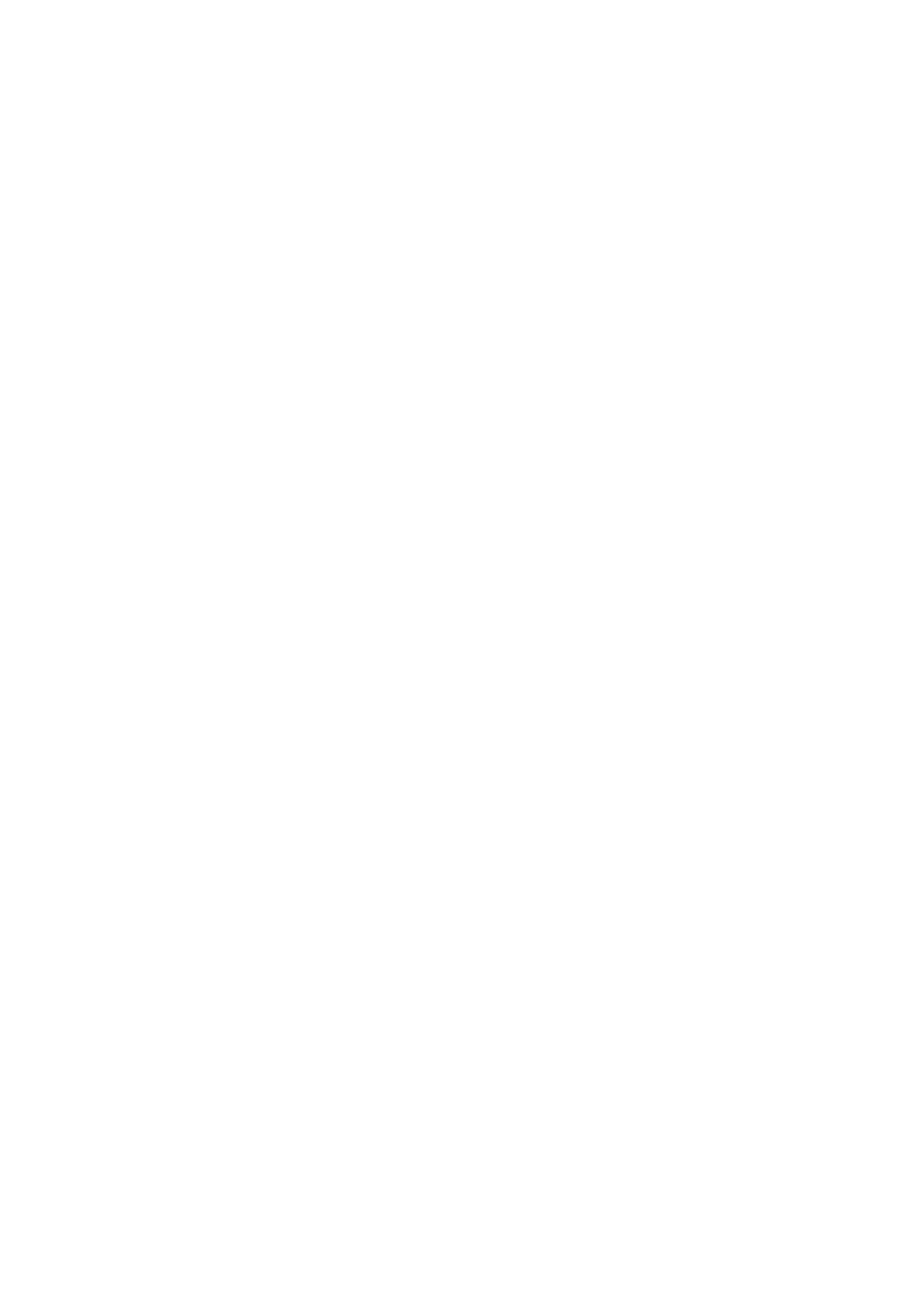

Leaders' Declaration G7 Summit, 7–8 June 2015 Page 1



The G7 leaders at Schloss Elmau

We, the leaders of the G7, met in Elmau for our annual Summit on 7 and 8 June 2015. Guided by our shared values and principles, we are determined to work closely together to meet the complex international economic and political challenges of our times. We are committed to the values of freedom and democracy, and their universality, to the rule of law and respect for human rights, and to fostering peace and security. Especially in view of the numerous crises in the world, we as G7 nations stand united in our commitment to uphold freedom, sovereignty and territorial integrity.

 Development Agenda. We want to provide key impetus for ambitious results. "Think The G7 feels a special responsibility for shaping our planet's future. 2015 is a milestone year for international cooperation and sustainable development issues. The UN Climate Conference in Paris COP 21 is crucial for the protection of the global climate, the UN summit in New York will set the universal global sustainable development agenda for the years to come and the Third International Conference on Financing for Development in Addis Ababa will support the implementation of the Post-2015 ahead. Act together." – that is our guiding principle.

We have today agreed on concrete steps with regard to health, the empowerment of women and climate protection, to play our part in addressing the major global challenges and to respond to some of the most pressing issues in the world. Furthermore, in addition to fostering trade as a key engine for growth, putting these concrete steps into action, will help us to achieve our pivotal goal of strong, sustainable and balanced growth as well as job creation. We call on others to join us in pursuing this agenda.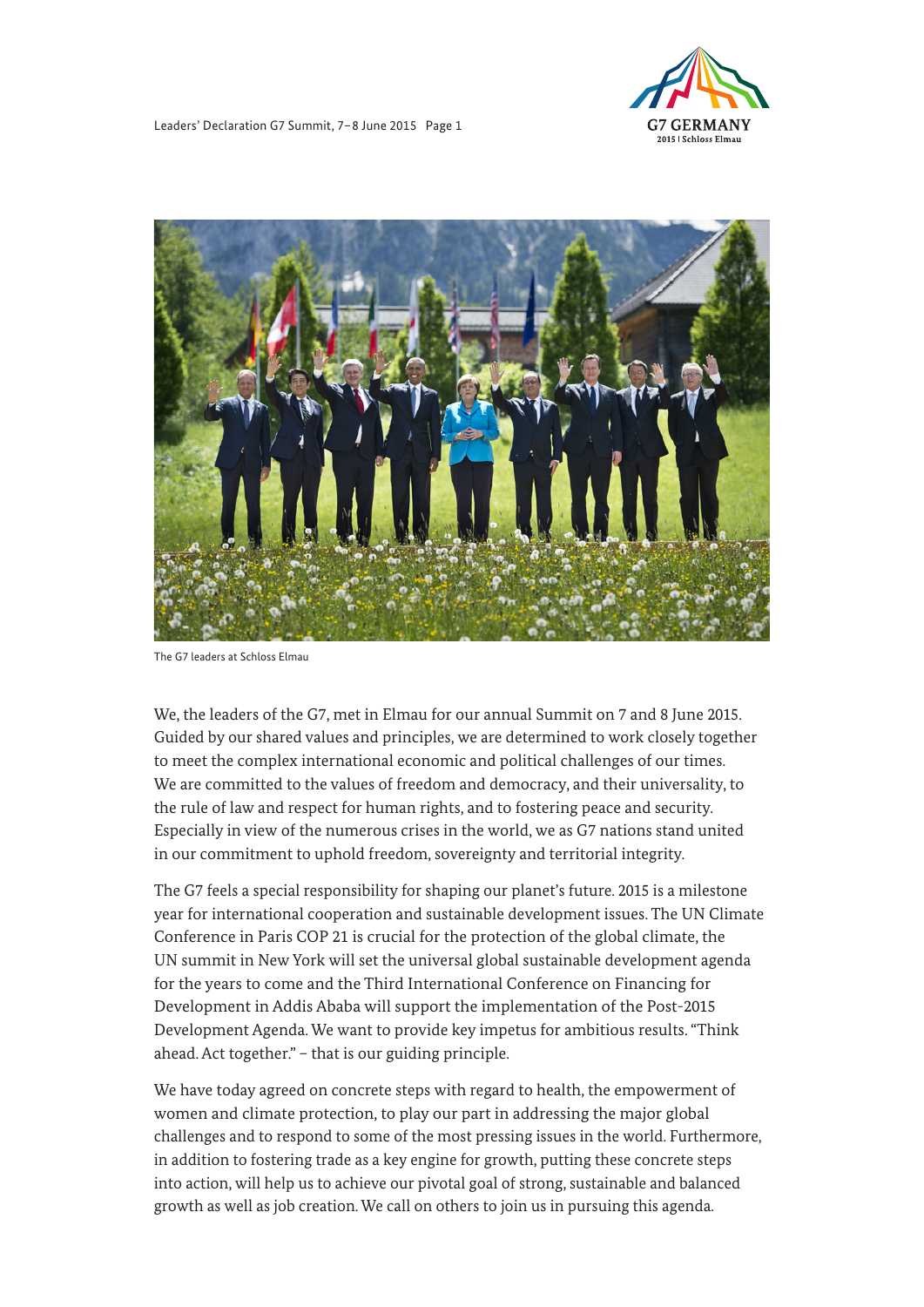

# **Global Economy**

## **State of the Global Economy**

The global economic recovery has progressed since we last met. In some major advanced economies growth is strengthening and prospects have improved. The decline of energy prices has supportive effects in most of the G7 economies. However, many of our economies are still operating below their full potential and more work is needed to achieve our aim of strong, sustainable and balanced growth. Overall G7 unemployment is still too high, although it has decreased substantially in recent years. We also continue to see challenges such as prolonged low inflation rates, weak investment and demand, high public and private debt, sustained internal and external imbalances, geopolitical tensions as well as financial market volatility.

 growth for all. Stronger and inclusive growth requires that we confront the vulnerabilities the private sector and increasing productivity by further implementing ambitious<br>structural reforms. We commit to addressing these challenges and to continuing our efforts to achieve in our economies. To ensure that G7 countries operate at the technological frontier in the years ahead, we will foster growth by promoting education and innovation, protecting intellectual property rights, supporting private investment with a business friendly climate especially for small and medium-sized enterprises, ensuring an appropriate level of public investment, promoting quality infrastructure investment to address shortfalls through effective resource mobilization in partnership with

We agree to deliver on past reform commitments in these areas which will increase confidence and lift sustainable growth. We will continue to implement our fiscal strategies flexibly to take into account near-term economic conditions, so as to support growth and job creation, while putting debt as a share of GDP on a sustainable path. We concur that monetary policies should maintain price stability and support economic recovery within the mandate of central banks. We reaffirm our existing G7 exchange rate commitments.

A sound economic basis is a cornerstone for a better life for all people. Putting the world on a sustainable growth path in the long run will require in particular the protection of our climate, the promotion of health and the equal participation of all members of society. Therefore, the G7 commits to putting these issues at the centre of our growth agenda.

# **Women's Entrepreneurship**

Women's entrepreneurship is a key driver of innovation, growth and jobs. However, across G7 countries and around the world far fewer women than men run their own businesses often due to additional barriers that women face in starting and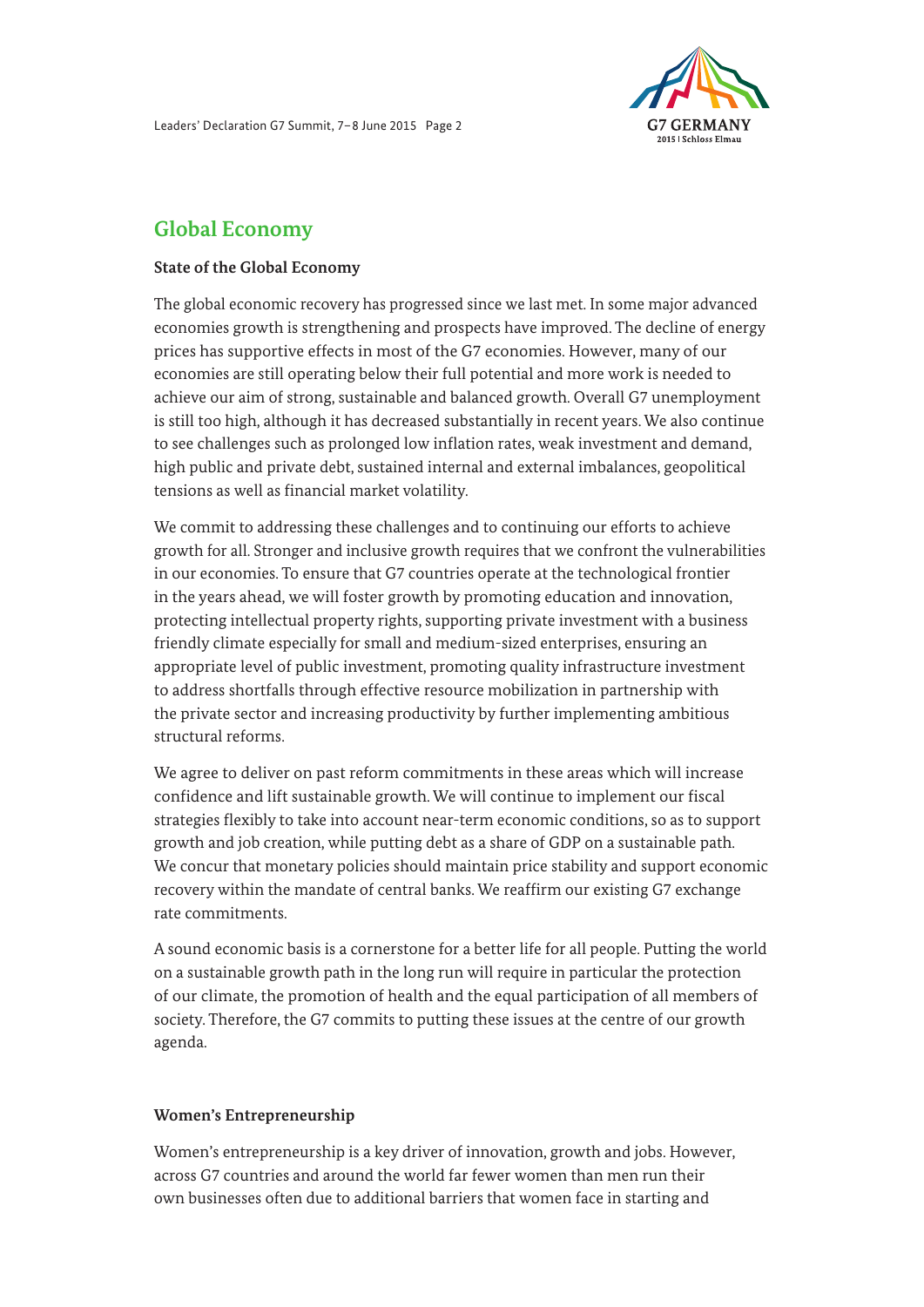

 We ask the OECD to monitor progress on promoting women's entrepreneurship. We growing businesses. We agree on common principles to boost women's entrepreneurship, as set out in the annex, and invite other interested countries to join us in this effort. In particular, we will make girls and women aware of the possibility of becoming entrepreneurs. We will address the specific needs of women entrepreneurs, e. g. by promoting their access to finance, markets, skills, leadership opportunities and networks. welcome the G7 Forum for Dialogue with Women to be hosted by the Presidency on 16 and 17 September 2015. We also reaffirm our commitment to continue our work to promote gender equality as well as full participation and empowerment for all women and girls. We welcome the "World Assembly for Women: WAW!" to be hosted by Japan, G7 Presidency in 2016.

#### **Financial Market Regulation**

problem on a global level to protect taxpayers from bearing losses generated by the A sound international financial system is key to putting growth on a sustainable path. Core reforms have been agreed to tackle the root causes of the global financial crisis, and important progress has been made on building a stronger and more resilient financial system, in particular by strengthening the soundness of the banking sector. However, the job is not yet finished, and following through on regulatory reform continues to be key. Going forward, we have identified the following priorities: full, consistent and prompt implementation of agreed reforms will be essential to ensuring an open and resilient global financial system. We will continue to address the "too-big-to-fail" failure of global systemically important financial institutions. In particular, we remain committed to finalizing the proposed common international standard on total loss absorbing capacity for global systemically important banks by November, following the completion of rigorous and comprehensive impact assessments.

We also remain committed to strengthening the regulation and oversight of the shadow banking sector, appropriate to the systemic risk posed. Timely and comprehensive implementation of the agreed G20 shadow banking roadmap is essential. In addition, we will monitor and address any newly evolving systemic risks from market-based finance, while we will work to ensure that it is able to fulfil its role in supporting the real economy. To help reduce systemic risk and increase transparency, we also stress the importance of enhanced cross-border cooperation in financial regulatory areas to enable regulations to be more effective, particularly in the areas of resolution and derivatives markets reform, where swift implementation is required. We encourage jurisdictions to defer to each other, when justified in line with the St Petersburg Declaration. Finally, we will also continue to monitor financial market volatility in order to address any emerging systemic risk that could arise.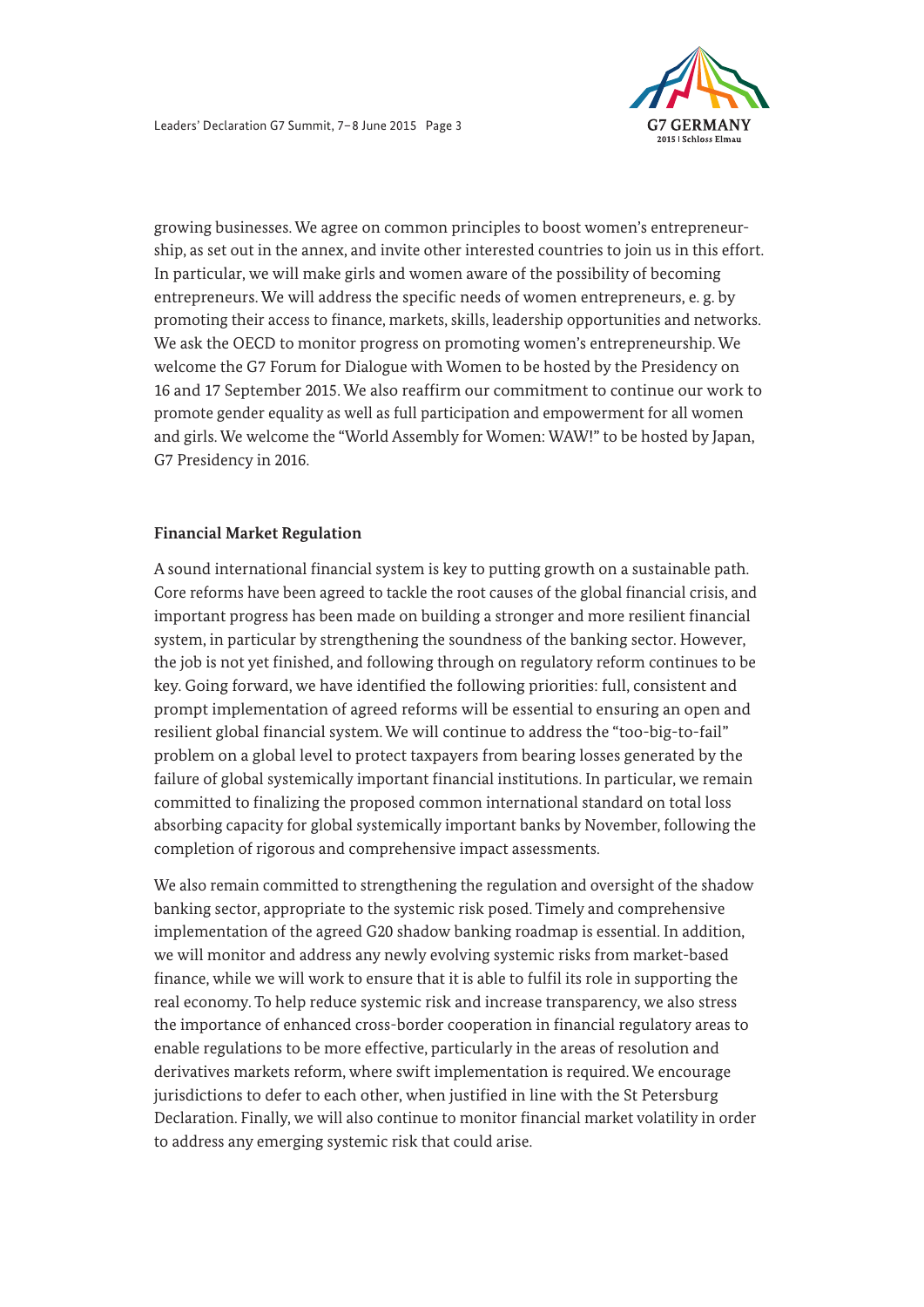

#### **Tax**

We are committed to achieving a fair and modern international tax system which is essential to fairness and prosperity for all. We therefore reaffirm our commitment to finalize concrete and feasible recommendations for the G20/OECD Base Erosion and Profit Shifting (BEPS) Action Plan by the end of this year. Going forward, it will be crucial to ensure its effective implementation, and we encourage the G20 and the OECD to establish a targeted monitoring process to that end. We commit to strongly promoting automatic exchange of information on cross-border tax rulings. Moreover, we look forward to the rapid implementation of the new single global standard for automatic exchange of information by the end of 2017 or 2018, including by all financial centres subject to completing necessary legislative procedures. We also urge jurisdictions that have not yet, or not adequately, implemented the international standard for the exchange of information on request to do so expeditiously.

We recognize the importance of beneficial ownership transparency for combating tax evasion, corruption and other activities generating illicit flows of finance and commit to providing updates on the implementation of our national action plans. We reiterate our commitment to work with developing countries on the international tax agenda and will continue to assist them in building their tax administration capacities.

Moreover, we will strive to improve existing international information networks and cross-border cooperation on tax matters, including through a commitment to establish binding mandatory arbitration in order to ensure that the risk of double taxation does not act as a barrier to cross-border trade and investment. We support work done on binding arbitration as part of the BEPS project and we encourage others to join us in this important endeavor.

#### **Trade**

Trade and investment are key drivers of growth, jobs and sustainable development. Fostering global economic growth by reducing barriers to trade remains imperative and we reaffirm our commitment to keep markets open and fight all forms of protectionism, including through standstill and rollback. To that end, we support a further extension of the G20 standstill commitment and call on others to do the same. At the same time, we remain committed to reducing barriers to trade and to improving competitiveness by taking unilateral steps to liberalize our economies. We will protect and promote investment and maintain a level playing field for all investors. International standards for public export finance are key to avoiding or reducing distortions in global trade, and we emphasize our support for the international working group on standards for public export finance.

We are committed to strengthening the rules-based multilateral trading system, including by contributing to full and swift implementation of the WTO Bali package.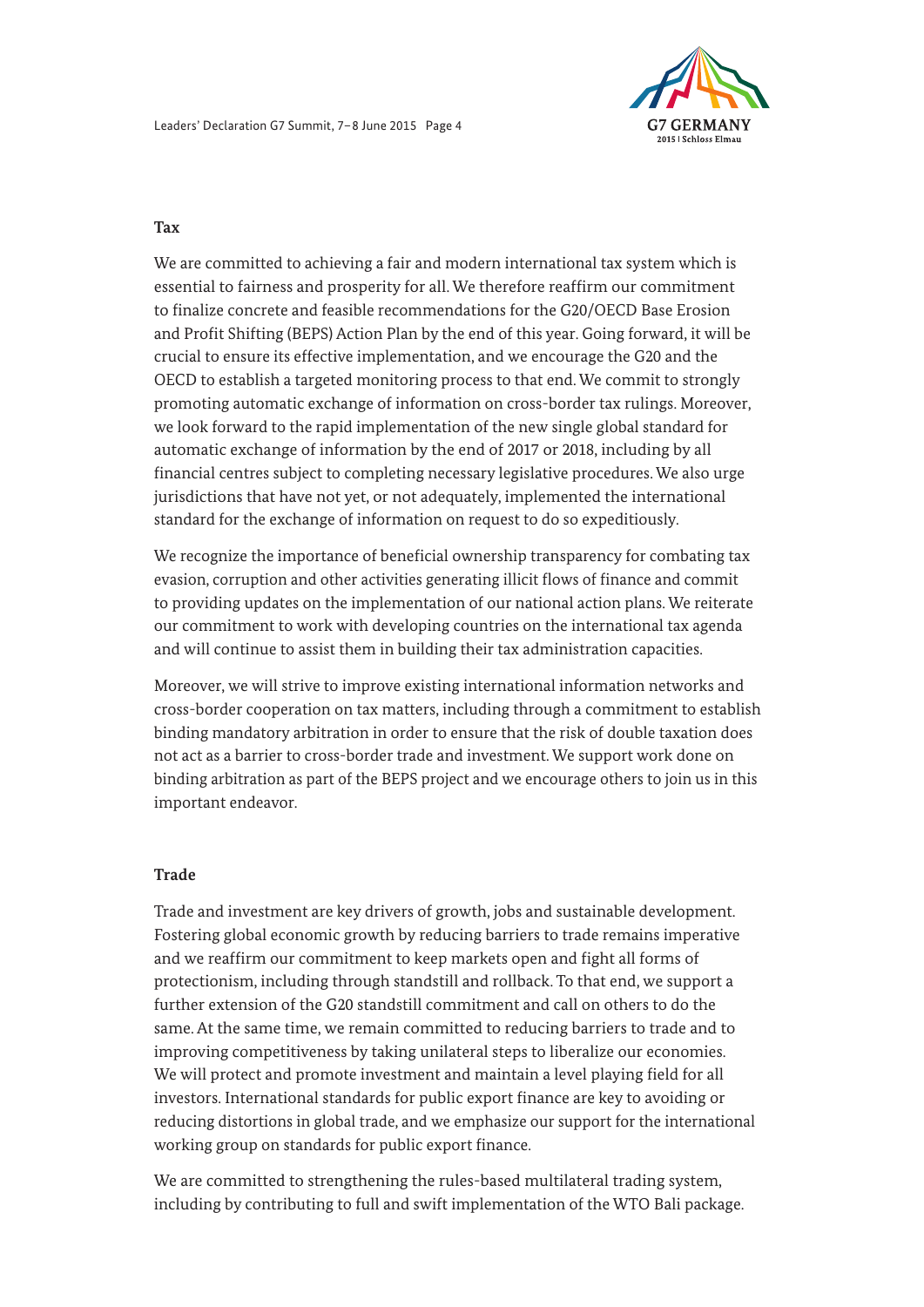

 developing countries to help implement the measures agreed in the TFA. We must The focus in 2015 should in particular be on the entry into force of the WTO Trade Facili-tation Agreement (TFA). To that end, G7 members commit to making every effort to complete their domestic ratification procedures in advance of the Tenth WTO Ministerial Conference (MC 10) in Nairobi this December. We also call for swift agreement by July of a WTO post-Bali work programme that secures a prompt conclusion and balanced outcome of the Doha Round and we fully support ongoing efforts in the WTO to this end. Both the implementation of the TFA and agreement on a post-Bali work programme should lay the ground for a successful MC 10, the first WTO Ministerial to be held in Africa. We stand ready to continue our support to build on the success of the 2013 WTO Ministerial, which reinvigorated the negotiating pillar of the WTO, and demonstrated that flexibility is achievable within the consensus framework of the WTO. We look forward to the discussions at the G20 on ways to make the multilateral trading system work better, based on input from the WTO.

and regional free trade agreements (FTAs) and look forward to swift progress in While strengthening the multilateral trading system remains a priority, we also welcome ongoing efforts to conclude ambitious and high-standard new bilateral plurilateral negotiations, including the Trade in Services Agreement (TiSA), the expansion of the Information Technology Agreement (ITA) and the Environmental Goods Agreement (EGA). We will work to conclude the expansion of the ITA without delay. These agreements are able to support the multilateral system, contribute to stronger global trade and to more growth and jobs and can act as building blocks for future multilateral agreements. To this end, FTAs need to be transparent, highstandard, and comprehensive as well as consistent with and supportive of the WTO framework.

We welcome progress on major ongoing trade negotiations, including on the Trans-Pacific Partnership (TPP), the Transatlantic Trade and Investment Partnership (TTIP) and the EU-Japan FTA/Economic Partnership Agreement (EPA), aimed at reaching ambitious, comprehensive and mutually beneficial agreements. We will make every effort to finalize negotiations on the TPP as soon as possible as well as to reach agreement in principle on the EU-Japan FTA/EPA preferably by the end of the year. We will immediately accelerate work on all TTIP issues, ensuring progress in all the elements of the negotiations, with the goal of finalizing understandings on the outline of an agreement as soon as possible, preferably by the end of this year. We welcome the conclusion of the negotiations on the Comprehensive Economic and Trade Agreement (CETA) between Canada and the EU and look forward to its timely entry into force. We will work to ensure that our bilateral and regional FTAs support the global economy.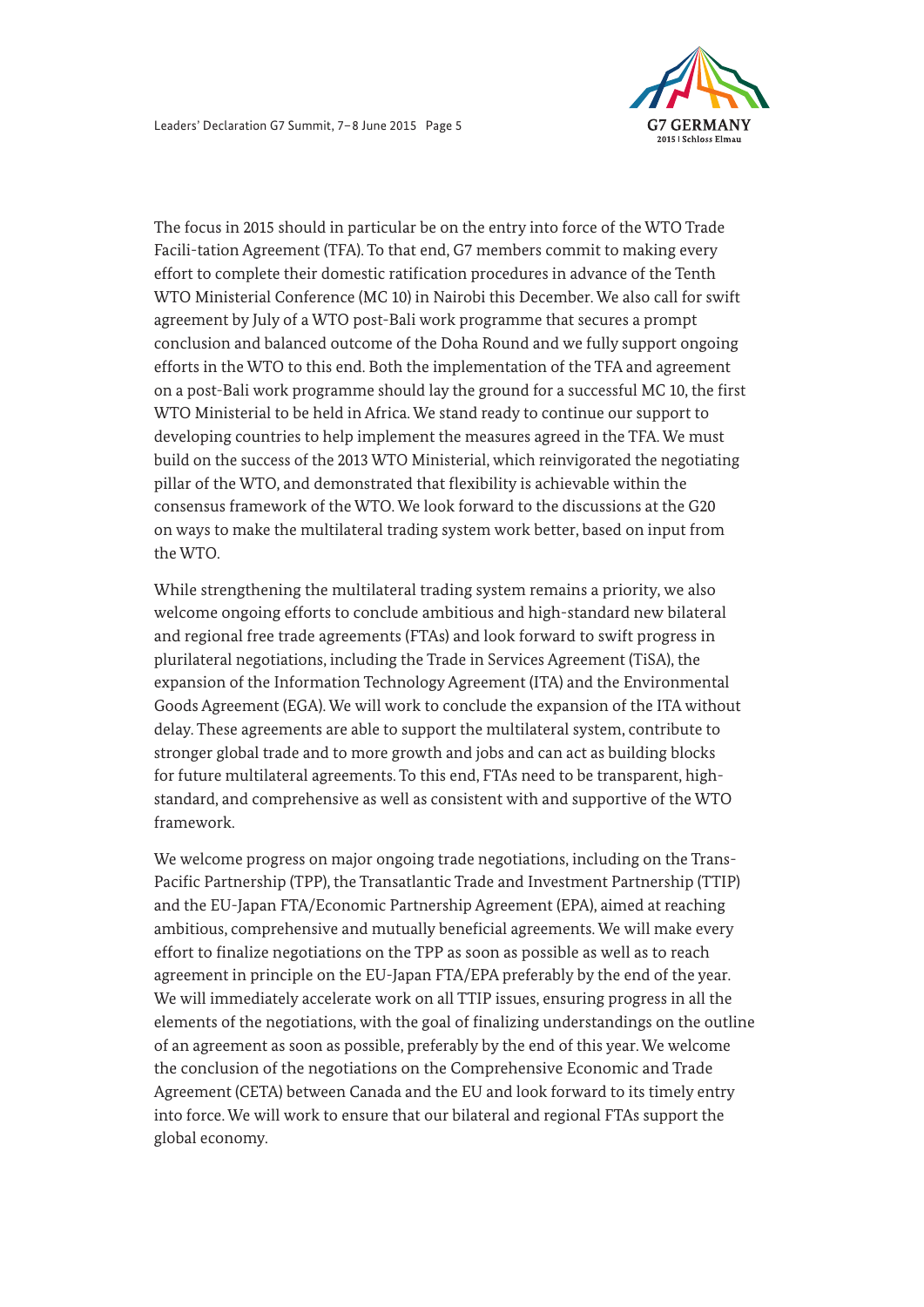

#### **Responsible Supply Chains**

Unsafe and poor working conditions lead to significant social and economic losses and are linked to environmental damage. Given our prominent share in the globalization process, G7 countries have an important role to play in promoting labour rights, decent working conditions and environmental protection in global supply chains. We will strive for better application of internationally recognized labour, social and environmental standards, principles and commitments (in particular UN, OECD, ILO and applicable environmental agreements) in global supply chains. We will engage with other countries, for example within the G20, to that end.

We strongly support the UN Guiding Principles on Business and Human Rights and welcome the efforts to set up substantive National Action Plans. In line with the UN Guiding Principles, we urge private sector implementation of human rights due diligence. We will take action to promote better working conditions by increasing transparency, promoting identification and prevention of risks and strengthening complaint mechanisms. We recognize the joint responsibility of governments and business to foster sustainable supply chains and encourage best practices.

To enhance supply chain transparency and accountability, we encourage enterprises active or headquartered in our countries to implement due diligence procedures regarding their supply chains, e. g. voluntary due diligence plans or guides. We welcome international efforts, including private sector input, to promulgate industry-wide due diligence standards in the textile and ready-made garment sector. To promote safe and sustainable supply chains, we will increase our support to help SMEs develop a common understanding of due diligence and responsible supply chain management.

We welcome initiatives to promote the establishment of appropriate, impartial tools to help consumers and public procurers in our countries compare information on the validity and credibility of social and environmental product labels. One example is the use of relevant apps, which are already available in some countries. Moreover, we will strengthen multi-stakeholder initiatives in our countries and in partner countries, including in the textile and ready-made garment sector, building upon good practices learned from the Rana Plaza aftermath. We will continue supporting relevant global initiatives. Furthermore, we will better coordinate our bilateral development cooperation and support partner countries in taking advantage of responsible global supply chains to foster their sustainable economic development.

We support a "Vision Zero Fund" to be established in cooperation with the International Labour Organization (ILO). The Fund will also add value to existing ILO projects with its aim of preventing and reducing workplace-related deaths and serious injuries by strengthening public frameworks and establishing sustainable business practices. Access to the Fund will be conditional: the Fund will support those recipients that commit themselves to prevention measures and the implementation of labour, social,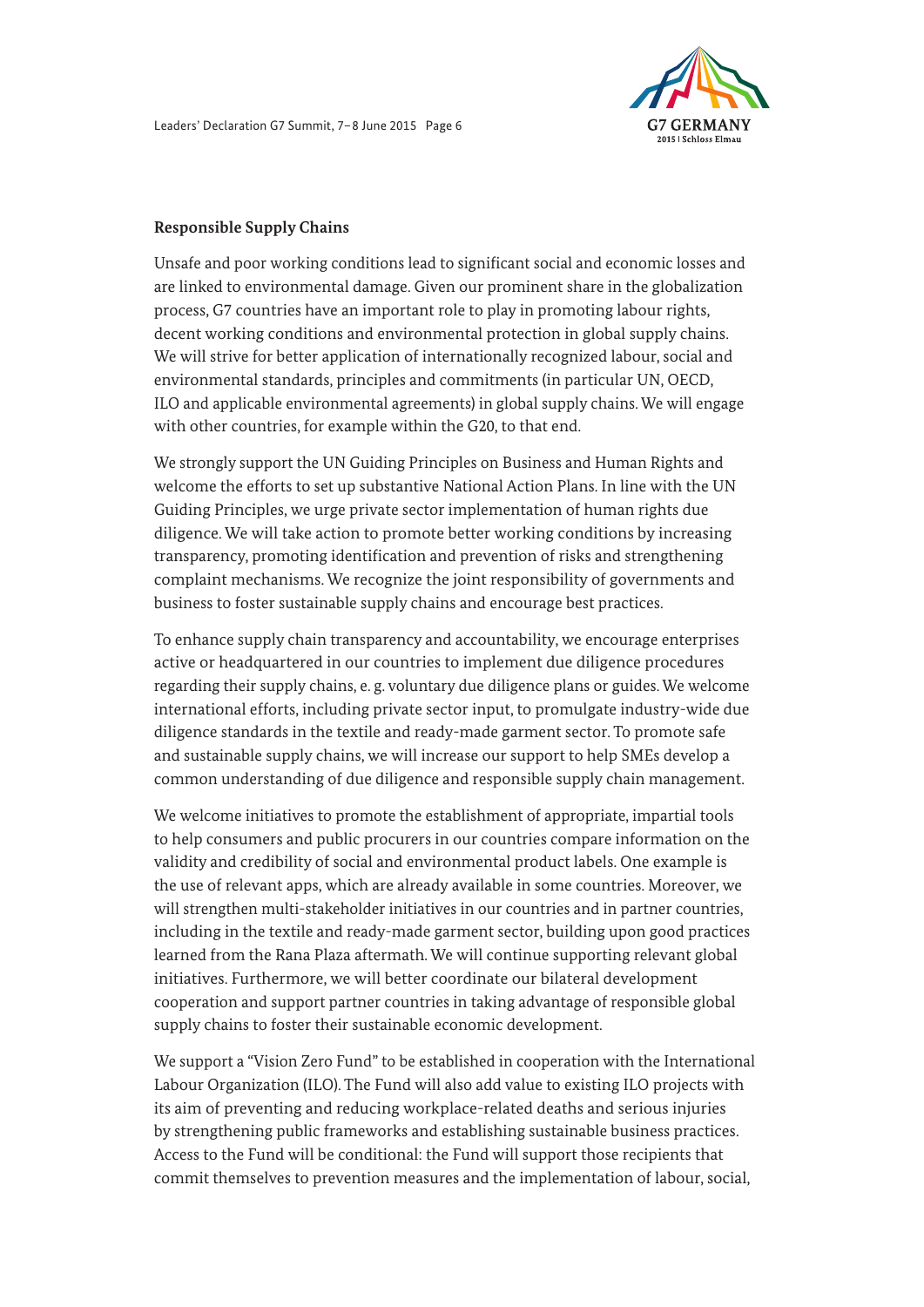

environmental and safety standards. We agree to follow up on the matter and look forward to the Fund reaching out to the G20.

We also commit to strengthening mechanisms for providing access to remedies including the National Contact Points (NCPs) for the OECD Guidelines for Multinational Enterprises. In order to do so, the G7 will encourage the OECD to promote peer reviews and peer learning on the functioning and performance of NCPs. We will ensure that our own NCPs are effective and lead by example.

We welcome the closing of the funding gap in the Rana Plaza Donor Trust Fund for compensating the victims of the tragic accident in 2013.

# **Foreign Policy**

# **Acting on Common Values and Principles**

We, the G7, emphasise the importance of freedom, peace and territorial integrity, as well as respect for international law and respect for human rights. We strongly support all efforts to uphold the sovereign equality of all States as well as respect for their territorial integrity and political independence. We are concerned by current conflicts which indicate an erosion of respect for international law and of global security.

Based on our common values and principles we are committed to:

# **Finding a Solution to the Conflict in Ukraine**

We reiterate our condemnation of the illegal annexation of the Crimean peninsula by the Russian Federation and reaffirm our policy of its non-recognition.

 sides to fully respect and implement the ceasefire and withdraw heavy weapons. We implementation of the Minsk agreements and respect for Ukraine's sovereignty. They We reiterate our full support for the efforts to find a diplomatic solution to the conflict in eastern Ukraine, particularly in the framework of the Normandy format and the Trilateral Contact Group. We welcome the OSCE's key role in finding a peaceful solution. We call on all sides to fully implement the Minsk agreements including the Package of Measures for their implementation signed on 12 February 2015 in Minsk, through the established Trilateral Contact Group and the four working groups. We are concerned by the recent increase in fighting along the line of contact; we renew our call to all recall that the duration of sanctions should be clearly linked to Russia's complete can be rolled back when Russia meets these commitments. However, we also stand ready to take further restrictive measures in order to increase cost on Russia should its actions so require. We expect Russia to stop trans-border support of separatist forces and to use its considerable influence over the separatists to meet their Minsk commitments in full.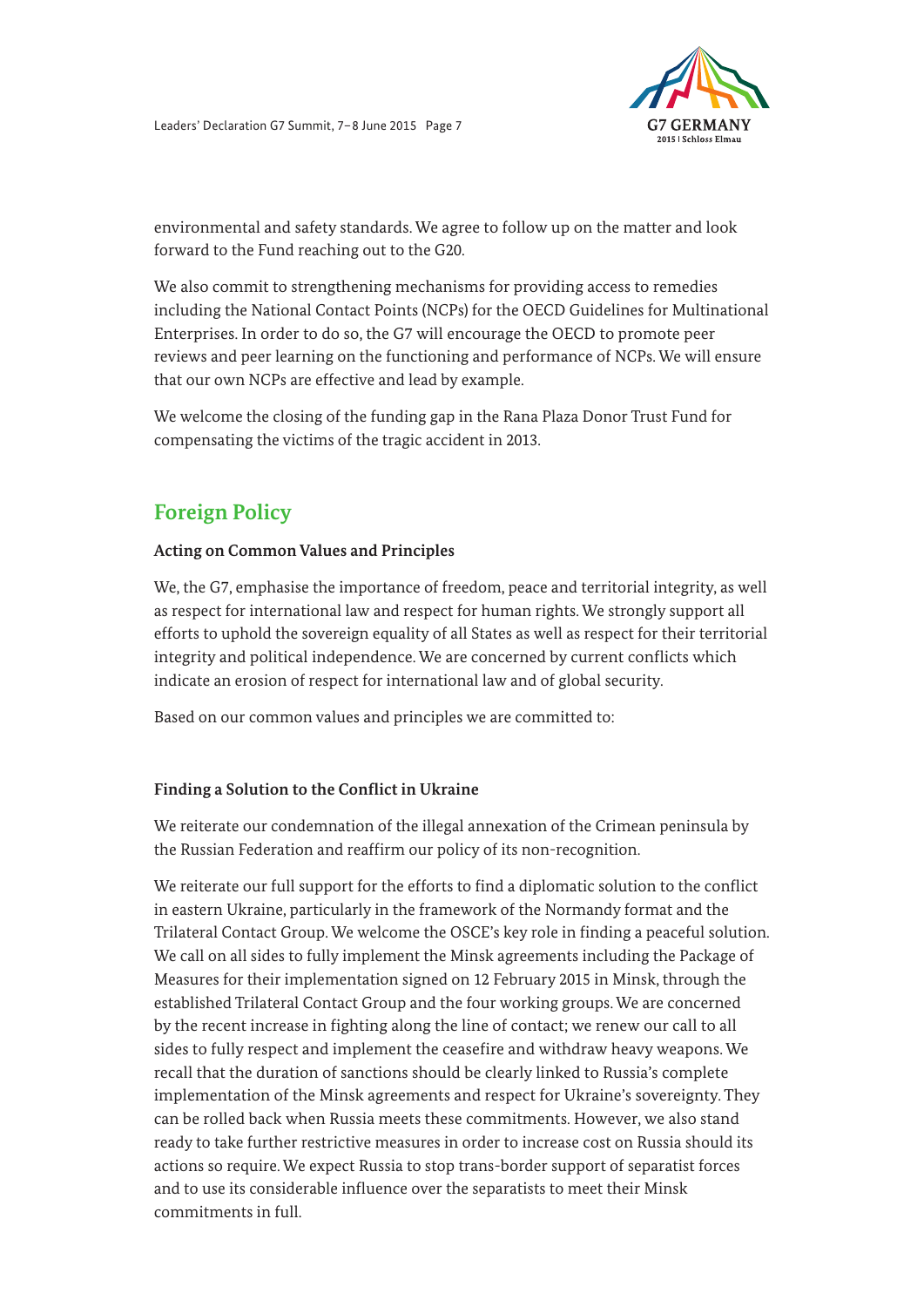

continue the necessary fundamental transformation in line with IMF and EU We commend and support the steps the Ukrainian government is taking to implement comprehensive structural reforms and urge the Ukrainian leadership to decisively commitments. We reaffirm our commitment to working together with the international financial institutions and other partners to provide financial and technical support as Ukraine moves forward with its transformation. We ask the G7 Ambassadors in Kiev to establish a Ukraine support group. Its task will be to advance Ukraine's economic reform process through coordinated advice and assistance.

# **Achieving High Levels of Nuclear Safety**

Achieving and maintaining high levels of nuclear safety worldwide remains a major priority to us. We welcome the report of the G7 Nuclear Safety and Security Group. We remain committed to bringing the Chernobyl Shelter Project to a successful completion in order to make the Chernobyl site stable and environmentally safe.

# **Maintaining a Rules-Based Maritime Order and Achieving Maritime Security**

 the Law of the Sea. We are concerned by tensions in the East and South China Seas. We We are committed to maintaining a rules-based order in the maritime domain based on the principles of international law, in particular as reflected in the UN Convention on underline the importance of peaceful dispute settlement as well as free and unimpeded lawful use of the world's oceans. We strongly oppose the use of intimidation, coercion or force, as well as any unilateral actions that seek to change the status quo, such as large scale land reclamation. We endorse the Declaration on Maritime Security issued by G7 Foreign Ministers in Lübeck.

# **Strengthening the System of Multilateral Treaties / Arms Trade Treaty**

We emphasise the importance of strengthening the system of multilateral treaties and commitments and in this regard stress the importance of the Arms Trade Treaty, which entered into force on 24 December 2014.

# **Preventing and Combating Proliferation**

We remain committed to the universalisation of all relevant treaties and conventions that contribute to preventing and combating the proliferation of weapons of mass destruction, in particular the Nuclear Non-Proliferation Treaty (NPT), the Chemical Weapons Convention and the Biological and Toxin Weapons Convention. We strongly regret that, although agreement was reached on a number of substantive issues, it was not possible to reach consensus on a final document at the Ninth NPT Review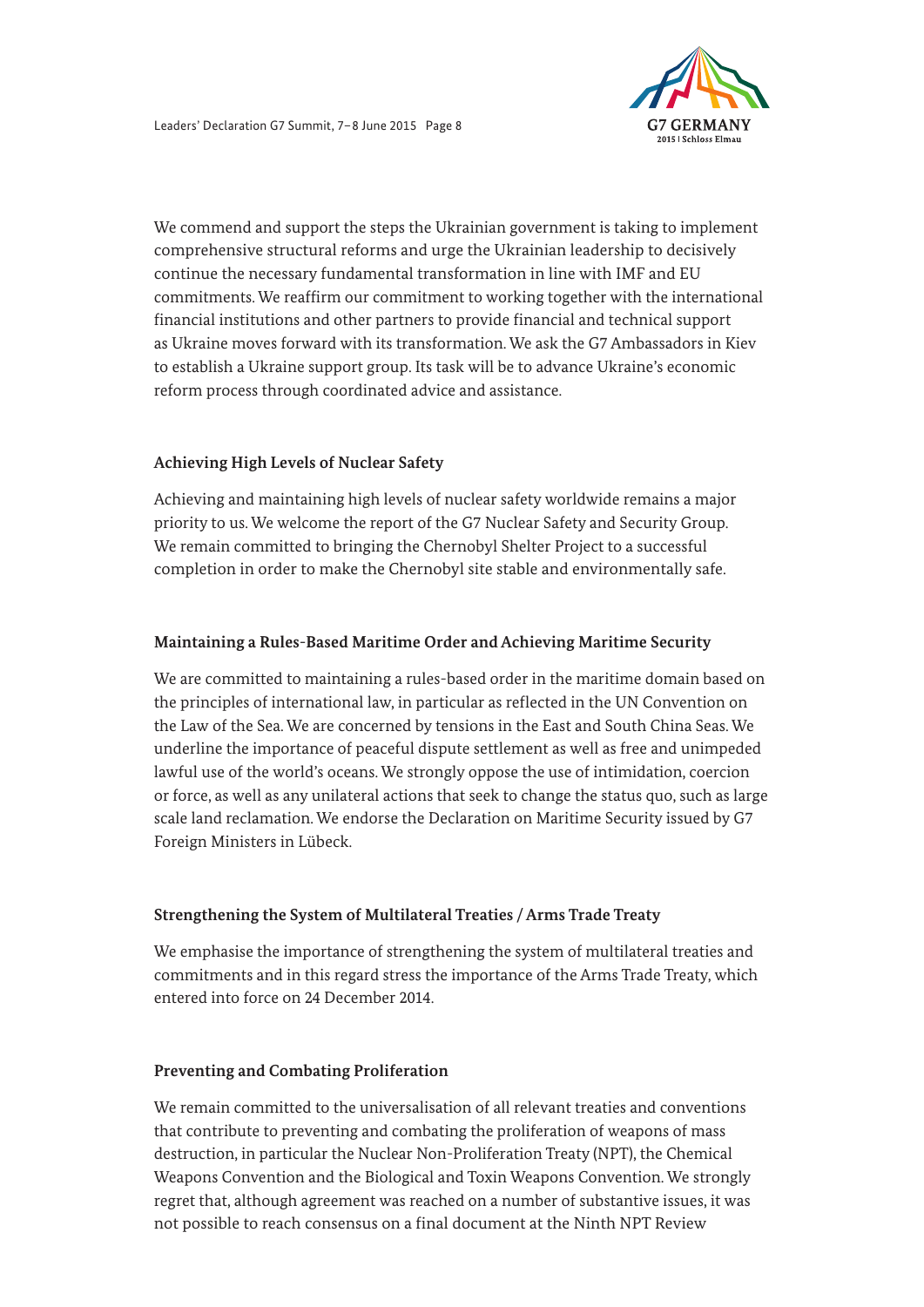

 Conference. The G7 renew their commitment to the full implementation of the 2010 Action Plan across the three pillars of the Treaty. The NPT remains the cornerstone of the nuclear non-proliferation regime and the essential foundation for the pursuit of nuclear disarmament and non-proliferation, as well as for the peaceful use of nuclear energy.

#### **Iran**

 Plan of Action reached by the E3+3, facilitated by the EU, and Iran on 2 April. We support We welcome the political understanding on key parameters of a Joint Comprehensive the continuous efforts by the E3/EU+3 and Iran to achieve a comprehensive solution by 30 June that ensures the exclusively peaceful nature of Iran's nuclear programme and ensures that Iran does not acquire a nuclear weapon. We call on Iran to cooperate fully with the International Atomic Energy Agency on verification of Iran's nuclear activities and to address all outstanding issues, including those relating to possible military dimensions. We urge Iran to respect the human rights of its citizens and to contribute constructively to regional stability.

# **North Korea**

We strongly condemn North Korea's continued development of nuclear and ballistic missile programmes, as well as its appalling human rights violations, and its abductions of nationals from other countries.

# **Supporting Diplomatic Solutions**

We are deeply concerned by the dramatic political, security and humanitarian situation in fragile countries and regions and the dangers originating from these conflicts for neighbouring countries and beyond. We condemn in the strongest terms all forms of sexual violence in conflict, and are committed to enhancing the role of women in international peace and security. Sustainable solutions need to be inclusive in order to reestablish effective governance and achieve sustainable peace and stability.

We support the ongoing UN-led processes to find lasting solutions for peace and stability in Syria, Libya and Yemen. A genuine UN led transition based on the full implementation of the Geneva Communiqué is the only way to bring peace and defeat terrorism in Syria.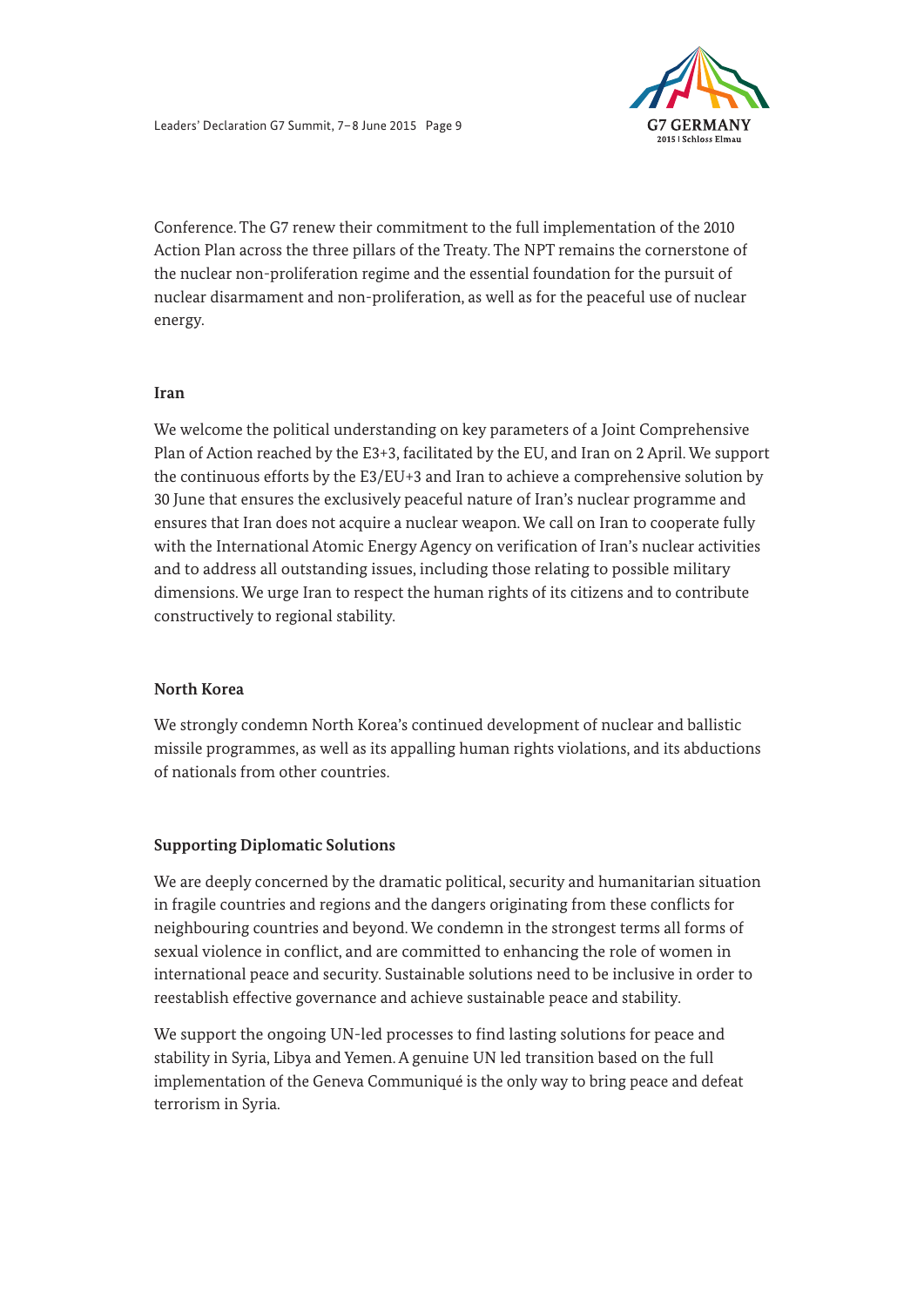

## **Libya**

In Libya, we are deeply concerned about the growing terrorist threat, arms proliferation, migrant smuggling, humanitarian suffering and the depletion of state assets. Unless a political agreement is reached, the ongoing instability risks prolonging the crisis that is felt most keenly and acutely by the Libyan people themselves. They are already suffering as terrorist groups attempt to expand into ungoverned space and criminal networks exploit the situation by facilitating irregular migration through Libya.

 The time for fighting has passed, the moment for bold political decisions has come. We call on Libyans from all sides to seize this opportunity, to put down their weapons and work together to transform the aspirations that gave birth to the revolution into the political foundations of a democratic state. The time for political agreement is now and we commend those Libyans who have supported the dialogue process and displayed leadership by pursuing peace in their own communities.

We welcome the progress made by all the parties to the negotiations led by UNSRSG Bernardino León. Libyan leaders must now grasp the opportunity to conclude these negotiations and to form a Government of National Accord (GNA) accountable to the Libyan people. They, and those who have influence over them, must show the necessary strength and leadership at this critical moment to reach and implement agreement.

Once an agreement is reached, we stand ready to provide significant support to such an inclusive and representative government as it tries to build effective state institutions, including security forces, to restore public services, to expand infrastructure, strengthen, rebuild and diversify the economy and to rid the country of terrorists and criminal networks.

#### **Israeli-Palestinian Conflict**

On the Israeli-Palestinian conflict, we call upon the parties, with the active support of the International Community, including the Quartet, to work towards a negotiated solution based on two States living in peace and security.

# **Fighting Trafficking of Migrants/Tackling Causes for Refugee Crises**

We are extremely preoccupied about the increasing and unprecedented global flow of refugees, internally displaced persons, and migrants caused by a multitude of conflicts and humanitarian crises, dire economic and ecological situations and repressive regimes. Recent tragedies in the Mediterranean and the Bay of Bengal/Andaman Sea illustrate the urgent need to address effectively this phenomenon, and in particular the crime of trafficking of migrants. We reaffirm our commitment to prevent and combat the trafficking of migrants, and to detect, deter and disrupt human trafficking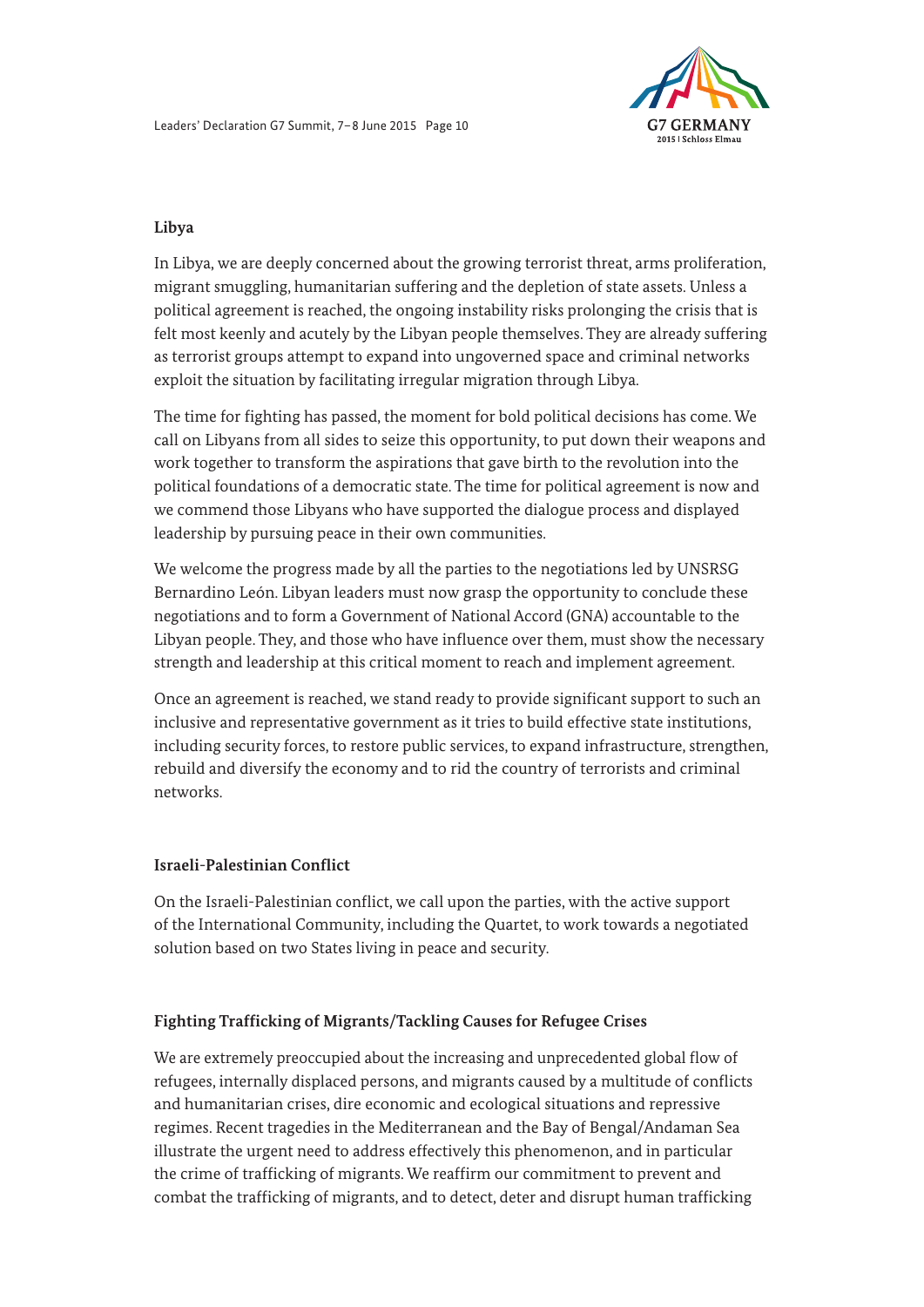

in and beyond our borders. We call upon all nations to tackle the causes of these crises that have such tragic consequences for so many people and to address the unique development needs of middle-income countries hosting refugees and migrants.

#### **Fighting Terrorism and its Financing**

The scourge of terrorism has affected countless innocent victims. It denies tolerance, the enjoyment of universal human rights and fundamental freedoms, including religious freedom, destroys cultural heritage and uproots millions of people from their homes. In light of the Foreign Terrorist Fighters phenomenon, the fight against terrorism and violent extremism will have to remain the priority for the whole international community. In this context we welcome the continued efforts of the Global Coalition to counter ISIL/Da'esh. We reaffirm our commitment to defeating this terrorist group and combatting the spread of its hateful ideology. We stand united with all countries and regions afflicted by the brutal terrorist acts, including Iraq, Tunisia and Nigeria whose leaders participated in our discussions at Schloss Elmau. It is a task for all nations and societies to confront the conditions conducive to the spread of terrorism and violent extremism, including the spread of hatred and intolerance, also through the internet, by promoting good governance and respect for human rights. We stress the importance of implementing the necessary measures to detect and prevent acts of terrorism, to prosecute those responsible, and rehabilitate and reintegrate offenders, in accordance with international law, and to prevent the financing of terrorism.

 The fight against terrorism and terrorist financing is a major priority for the G7. We will continue to act fast and decisively, and will strengthen our coordinated action. In particular we reaffirm our commitment to effectively implement the established international framework for the freezing of terrorists' assets, and will facilitate cross-border freezing requests among G7 countries. We will take further actions to ensure greater transparency of all financial flows, including through an appropriate regulation of virtual currencies and other new payment methods. We reaffirm the importance of the ongoing work undertaken by the Financial Action Task Force (FATF), and commit to contributing actively to this work. We will strive to ensure an effective implementation of FATF standards, including through a robust follow-up process.

Likewise, we are committed to combatting wildlife trafficking, which is pushing some of the world's species to the brink of extinction and in some instances is being used to finance organized crime, insurgencies, and terrorism.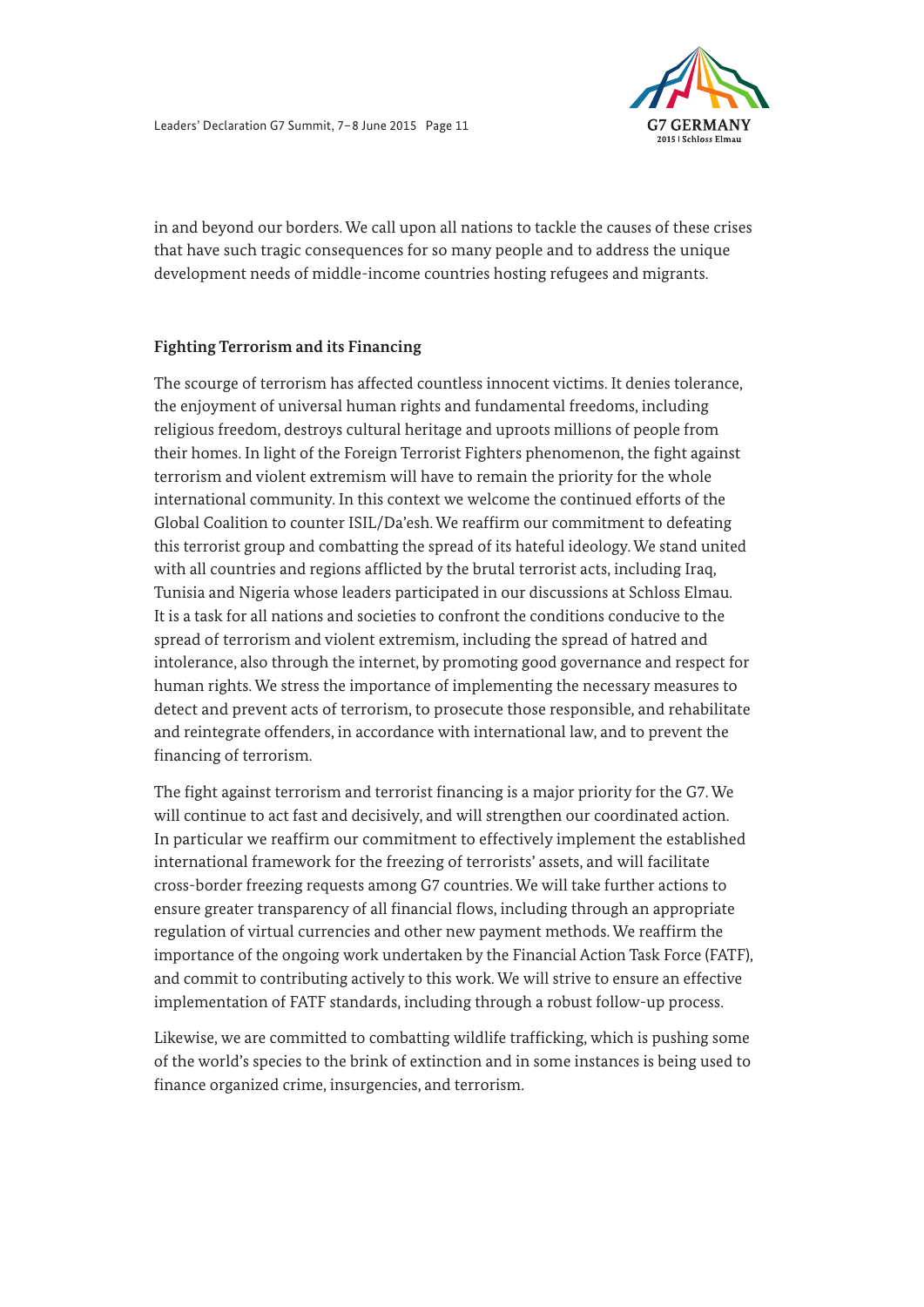

#### **Supporting African Partners**

We welcome the strengthening of democratic institutions and the growing economic opportunities across Africa, and note this progress under challenging circumstances across the continent, including progress in establishing stability in Somalia and a largely peaceful democratic transition in Nigeria. We reiterate our continued commitment to support African partners in addressing challenges to security, governance and stability, including in Mali, Sudan, South Sudan, the Central African Republic, the Democratic Republic of Congo, Somalia, Nigeria and most recently Burundi.

# **Supporting Afghanistan**

We are committed to an enduring partnership with Afghanistan in support of its stability, prosperity and democratic future.

#### **Supporting the Reconstruction in Nepal**

We are deeply saddened by the loss of life and destruction caused by the devastating earthquakes in Nepal and are offering the people and the government of Nepal our ongoing support. We will continue to provide emergency assistance as needed and are ready to consider requests for bi- and multilateral financial and technical support as well as reconstruction assistance in alignment with the priorities of the Nepalese government. We strive to contribute to the restoration of lost and damaged cultural treasures.

# **Health**

The enjoyment of the highest attainable standard of health is one of the fundamental rights of every human being. We are therefore strongly committed to continuing our engagement in this field with a specific focus on strengthening health systems through bilateral programmes and multilateral structures.

#### **Ebola**

We commit to preventing future outbreaks from becoming epidemics by assisting countries to implement the World Health Organization's International Health Regulations (IHR), including through Global Health Security Agenda and its common targets and other multilateral initiatives. In order to achieve this we will offer to assist at least 60 countries, including the countries of West Africa, over the next five years, building on countries' expertise and existing partnerships. We encourage other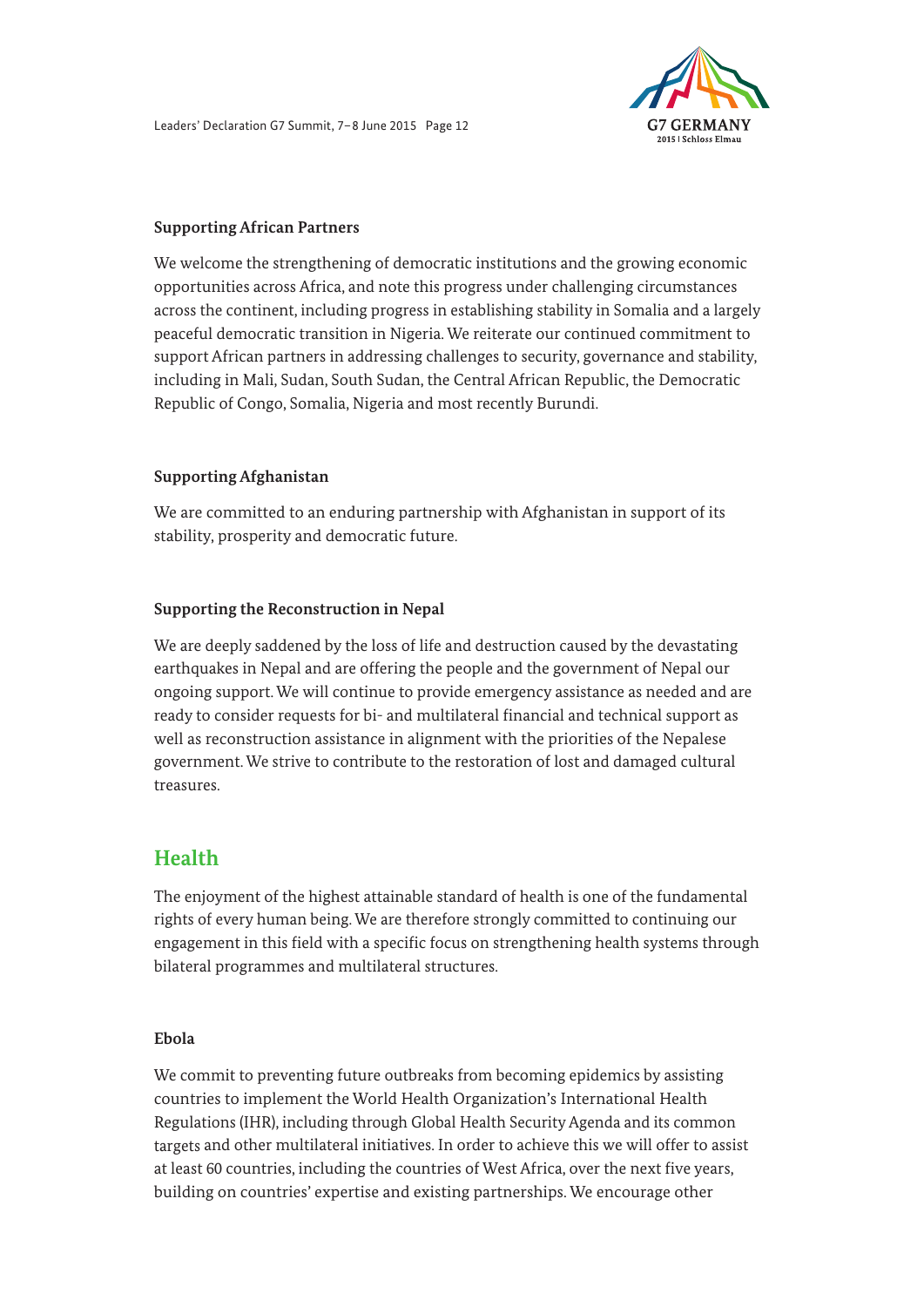

development partners and countries to join this collective effort. In this framework, we will also be mindful of the healthcare needs of migrants and refugees.

The Ebola crisis has shown that the world needs to improve its capacity to prevent, protect against, detect, report and respond to public health emergencies. We are strongly committed to getting the Ebola cases down to zero. We also recognize the importance of supporting recovery for those countries most affected by the outbreak. We must draw lessons from this crisis. We acknowledge the work that is being done by the WHO and welcome the outcome agreed at the Special Session of the Executive Board on Ebola and the 68th World Health Assembly. We support the ongoing process to reform and strengthen the WHO's capacity to prepare for and respond to complex health crises while reaffirming the central role of the WHO for international health security.

 year by the high-level panel established by the UN Secretary General. The Ebola We welcome the initiative proposed by Germany, Ghana and Norway to the UN Secretary-General to draw up a comprehensive proposal for effective crisis management in the area of health and look forward to the report to be produced by the end of the outbreak has shown that the timely mobilization and disbursement of appropriate response capacities, both funding and human resources, is crucial. We welcome the ongoing development of mechanisms including by the WHO, the World Bank and the International Monetary Fund and call on all partners to strongly coordinate their work. We support the initiative taken by the World Bank to develop a Pandemic Emergency Facility. We encourage the G20 to advance this agenda. Simultaneously, we will coordinate to fight future epidemics and will set up or strengthen mechanisms for rapid deployment of multidisciplinary teams of experts coordinated through a common platform. We will implement those mechanisms in close cooperation with the WHO and national authorities of affected countries.

#### **Antimicrobial Resistances**

Antimicrobials play a crucial role for the current and future success of human and veterinary medicine. We fully support the recently adopted WHO Global Action Plan on Antimicrobial Resistance. We will develop or review and effectively implement our national action plans and support other countries as they develop their own national action plans.

 antibiotics, alternative therapies, vaccines and rapid point-of-care diagnostics. We We are strongly committed to the One Health approach, encompassing all areas human, and animal health as well as agriculture and the environment. We will foster the prudent use of antibiotics and will engage in stimulating basic research, research on epidemiology, infection prevention and control, and the development of new commit to taking into account the annex (Joint Efforts to Combat Antimicrobial Resistance) as we develop or review and share our national action plans.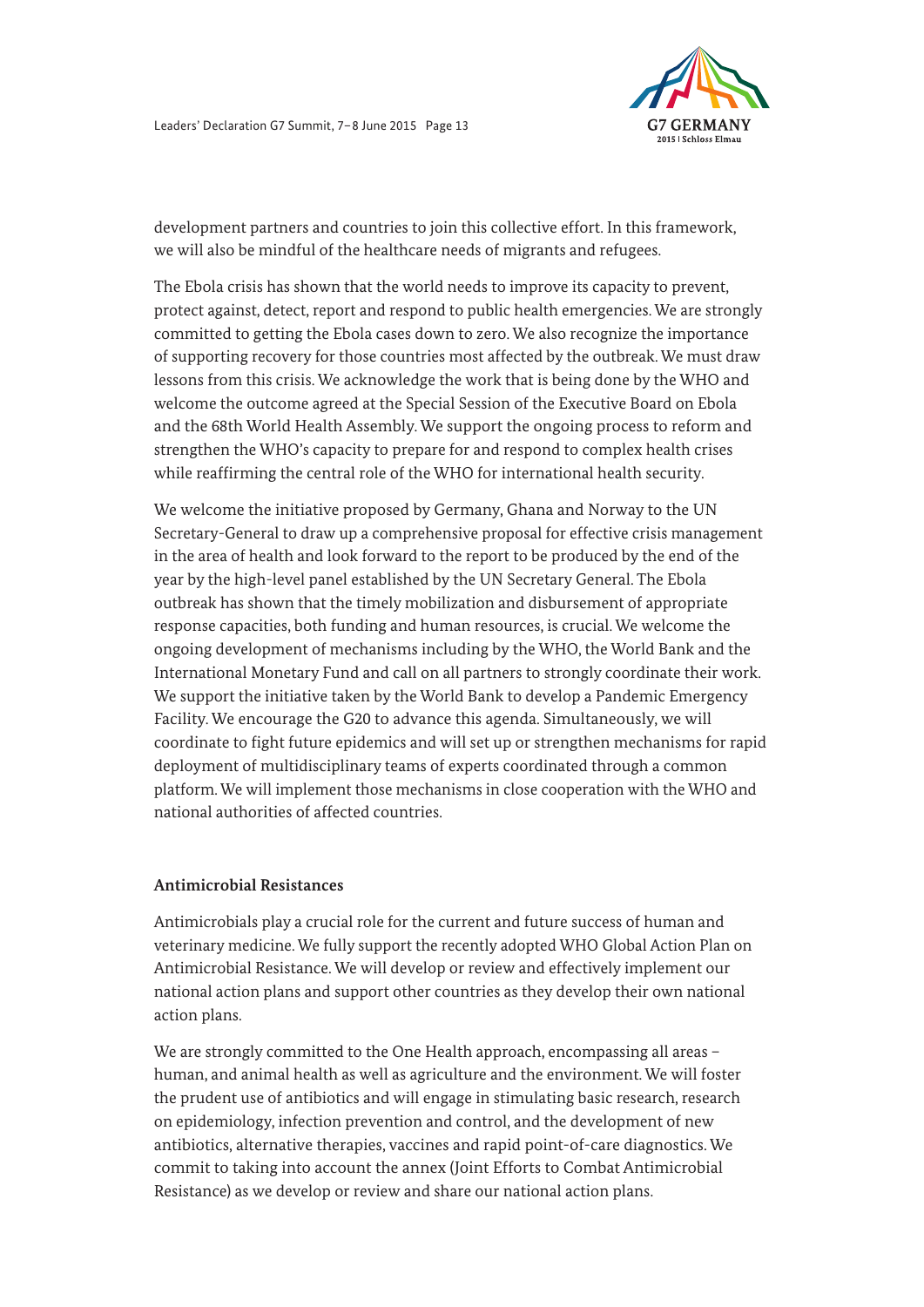

#### **Neglected Tropical Diseases**

 We commit ourselves to the fight against neglected tropical diseases (NTDs). We are convinced that research plays a vital role in the development and implementation notably on areas of most urgent need. We acknowledge the role of the G7 Academies of new means of tackling NTDs. We will work collaboratively with key partners, including the WHO Global Observatory on Health Research and Development. In this regard we will contribute to coordinating research and development (R&D) efforts and make our data available. We will build on efforts to map current R&D activities, which will help facilitate improved coordination in R&D and contribute to better addressing the issue of NTDs. We commit to supporting NTD-related research, focusing of Science in identifying such areas. In particular, we will stimulate both basic research on prevention, control and treatment and research focused on faster and targeted development of easily usable and affordable drugs, vaccines and point-ofcare technologies.

accessible, affordable, quality and essential health services for all. We support As part of our health system strengthening efforts we will continue to advocate community based response mechanisms to distribute therapies and otherwise prevent, control and ultimately eliminate these diseases. We will invest in the prevention and control of NTDs in order to achieve 2020 elimination goals.

We are committed to ending preventable child deaths and improving maternal health worldwide, supporting the renewal of the Global Strategy for Women's, Children's and Adolescents' Health and welcoming the establishment of the Global Financing Facility in support of "Every Woman, Every Child" and therefore welcome the success of the replenishment conference in Berlin for Gavi, the Global Vaccine Alliance, which has mobilized more than USD 7.5 billion to vaccinate an additional 300 million children by 2020. We fully support the ongoing work of the Global Fund to fight AIDS, Tuberculosis and Malaria and look forward to its successful replenishment in 2016 with the support of an enlarged group of donors.

# **Climate Change, Energy, and Environment**

# **Climate Change**

Urgent and concrete action is needed to address climate change, as set out in the IPCC's Fifth Assessment Report. We affirm our strong determination to adopt at the Climate Change Conference in December in Paris this year (COP21) a protocol, another legal instrument or an agreed outcome with legal force under the United Nations Framework Convention on Climate Change (UNFCCC) applicable to all parties that is ambitious, robust, inclusive and reflects evolving national circumstances.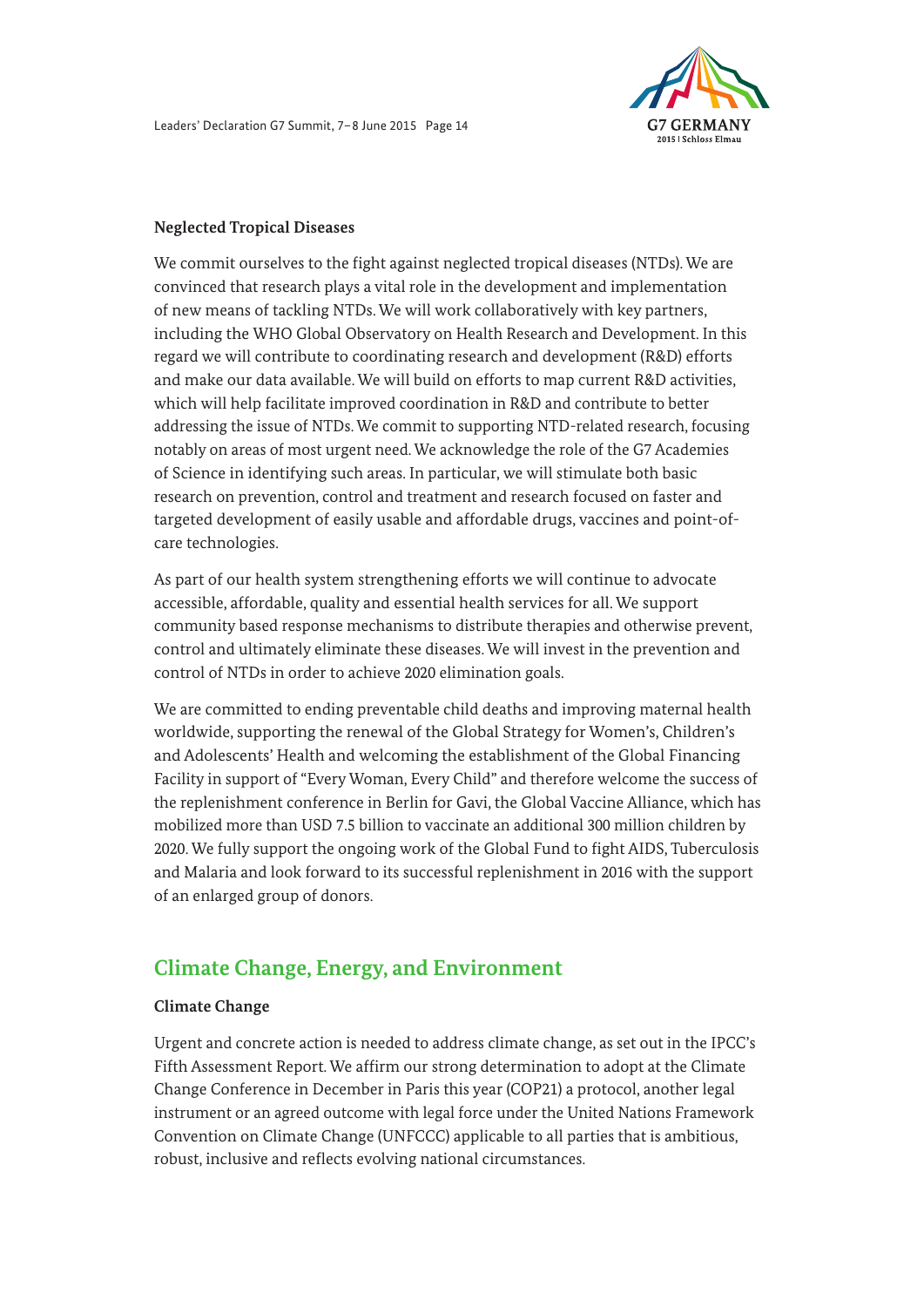

The agreement should enhance transparency and accountability including through binding rules at its core to track progress towards achieving targets, which should promote increased ambition over time. This should enable all countries to follow a low-carbon and resilient development pathway in line with the global goal to hold the increase in global average temperature below 2 °C.

Mindful of this goal and considering the latest IPCC results, we emphasize that deep cuts in global greenhouse gas emissions are required with a decarbonisation of the global economy over the course of this century. Accordingly, as a common vision for a global goal of greenhouse gas emissions reductions we support sharing with all parties to the UNFCCC the upper end of the latest IPCC recommendation of 40 to 70% reductions by 2050 compared to 2010 recognizing that this challenge can only be met by a global response. We commit to doing our part to achieve a low-carbon global economy in the long-term including developing and deploying innovative technologies striving for a transformation of the energy sectors by 2050 and invite all countries to join us in this endeavor. To this end we also commit to develop long-term national low-carbon strategies.

The G7 welcomes the announcement or proposal of post-2020 emission targets by all its members, as well as the submission of intended nationally determined contributions (INDC) and calls upon all countries to do so well in advance of COP21. We reaffirm our strong commitment to the Copenhagen Accord to mobilizing jointly USD 100 billion a year by 2020 from a wide variety of sources, both public and private in the context of meaningful mitigation actions and transparency on implementation.

provide and mobilize increased finance, from public and private sources, and to Climate finance is already flowing at higher levels. We will continue our efforts to demonstrate that we and others are well on our way to meet the USD 100 bn goal and that we stand ready to engage proactively in the negotiations of the finance provisions of the Paris outcome. We recognize the potential of multilateral development banks (MDBs) in delivering climate finance and helping countries transition to low carbon economies. We call on MDBs to use to the fullest extent possible their balance sheets and their capacity to mobilize other partners in support of country-led programmes to meet this goal. We thank the presidency for the publication of the Background Report on Long-Term Climate Finance and call for a further exchange in all relevant fora in view of COP21.

Mobilization of private sector capital is also crucial for achieving this commitment and unlocking the required investments in low-carbon technologies as well as in building resilience against the effects of climate change. To overcome existing investment barriers finance models with high mobilization effects are needed.

To this end, we will:

a) Intensify our support particularly for vulnerable countries' own efforts to manage climate change related disaster risk and to build resilience. We will aim to increase by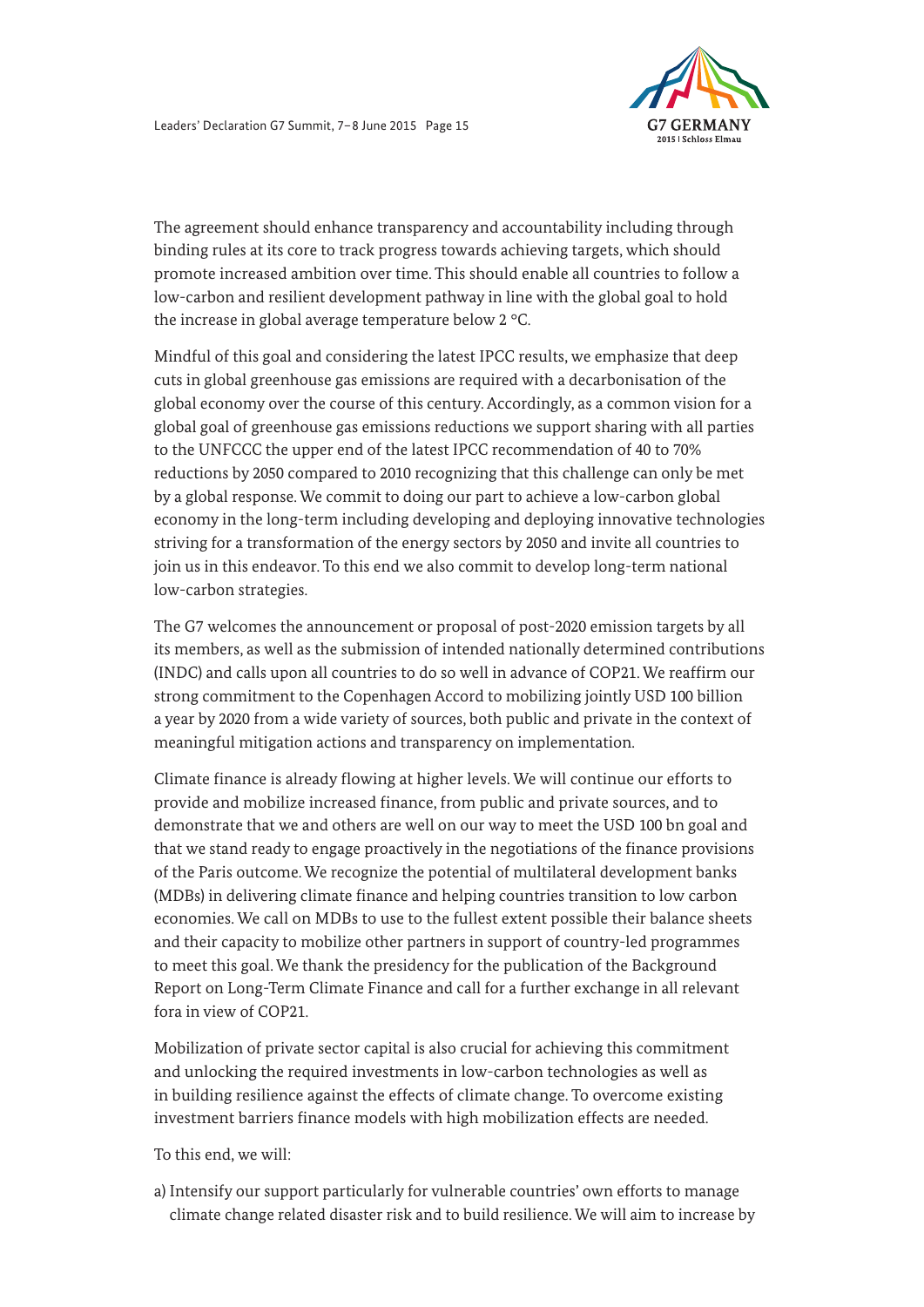

 developing states, Africa, Asia and Pacific, Latin America and the Caribbean as set up to 400 million the number of people in the most vulnerable developing countries who have access to direct or indirect insurance coverage against the negative impact of climate change related hazards by 2020 and support the development of early warning systems in the most vulnerable countries. To do so we will learn from and build on already existing risk insurance facilities such as the African Risk Capacity, the Caribbean Catastrophe Risk Insurance Facility and other efforts to develop insurance solutions and markets in vulnerable regions, including in small islands out in the annex.

b) Accelerate access to renewable energy in Africa and developing countries in other regions with a view to reducing energy poverty and mobilizing substantial financial resources from private investors, development finance institutions and multilateral development banks by 2020 building on existing work and initiatives, including by the Global Innovation Lab for Climate Finance as set out in the annex.

We also reaffirm our ambition to make the Green Climate Fund fully operational in 2015 and a key institution of the future climate finance architecture.

We remain committed to the elimination of inefficient fossil fuel subsidies and encourage all countries to follow and we remain committed to continued progress in the OECD discussions on how export credits can contribute to our common goal to address climate change.

We pledge to incorporate climate mitigation and resilience considerations into our development assistance and investment decisions. We will continue our efforts to phase down hydrofluorocarbons (HFCs) and call on all Parties to the Montreal Protocol to negotiate an amendment this year to phase down HFCs and on donors to assist developing countries in its implementation.

In order to incentivize investments towards low-carbon growth opportunities we commit to the long-term objective of applying effective policies and actions throughout the global economy, including carbon market-based and regulatory instruments and call on other countries to join us. We are committed to establishing a platform for a strategic dialogue on these issues based on voluntary participation and in cooperation with relevant partners, including the World Bank.

#### **Energy**

We reaffirm our commitment to the energy security principles and specific actions decided in Brussels in 2014, welcome the progress achieved since then under the Rome G7 Energy Initiative and will continue their implementation. Moreover, we welcome the G7 Hamburg Initiative for Sustainable Energy Security, in particular the additional concrete joint actions to further strengthen sustainable energy security in the G7 countries and beyond.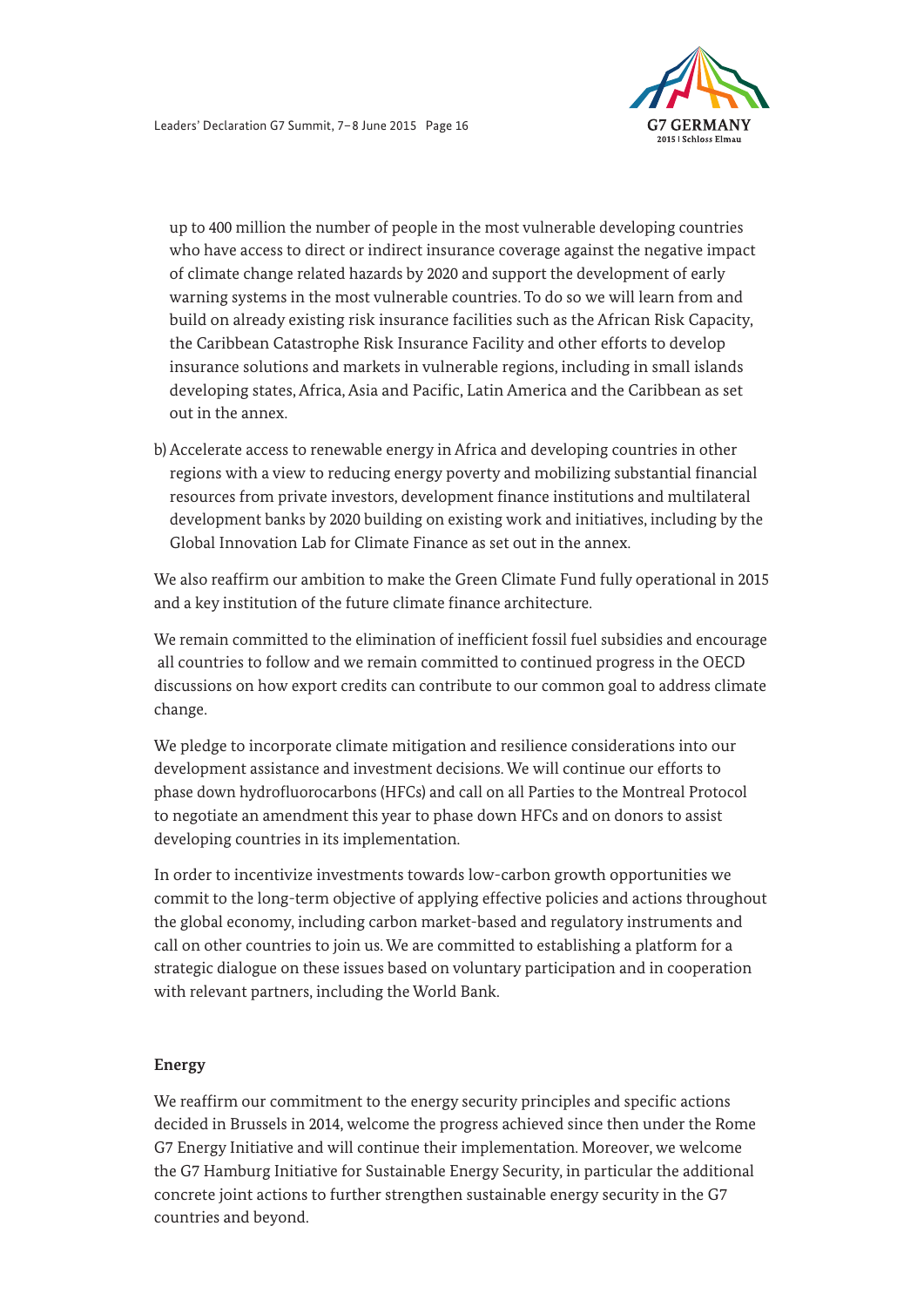

 should not be used as a means of political coercion or as a threat to security. We Notably, we reaffirm our support for Ukraine and other vulnerable countries in their ongoing efforts to reform and liberalize their energy systems and reiterate that energy welcome the intention of the Ukrainian government to reduce energy-related subsidies and invest in energy efficiency programmes.

In addition, we intend to continue our work on assessments of energy system vulnerabilities. Moreover, we will work on strengthening the resilience and flexibility of gas markets, covering both pipeline gas and liquefied natural gas. We regard diversification as a core element of energy security and aim to further diversify the energy mix, energy fuels, sources and routes. We will strengthen cooperation in the field of energy efficiency and launch a new cooperative effort on enhancing cybersecurity of the energy sector. And we will work together and with other interested countries to raise the overall coordination and transparency of clean energy research, development and demonstration, highlighting the importance of renewable energy and other low-carbon technologies. We ask our Energy Ministers to take forward these initiatives and report back to us in 2016.

## **Resource Efficiency**

The protection and efficient use of natural resources is vital for sustainable development. We strive to improve resource efficiency, which we consider crucial for the competitiveness of industries, for economic growth and employment, and for the protection of the environment, climate and planet. Building on the "Kobe 3R Action Plan", and on other existing initiatives, we will continue to take ambitious action to improve resource efficiency as part of broader strategies to promote sustainable materials management and material-cycle societies. We are establishing the G7 Alliance on Resource Efficiency as a forum to share knowledge and create information networks on a voluntary basis. As set out in the annex, the Alliance will collaborate with businesses, SMEs and other relevant stakeholders to advance opportunities offered by resource efficiency, promote best practices, and foster innovation. We acknowledge the benefits of collaborating with developing countries on resource efficiency, including through innovative public private partnerships. We ask the UNEP International Resource Panel to prepare a synthesis report highlighting the most promising potentials and solutions for resource efficiency. We further invite the OECD to develop policy guidance supplementing the synthesis report.

#### **Protection of the Marine Environment**

We acknowledge that marine litter, in particular plastic litter, poses a global challenge, directly affecting marine and coastal life and ecosystems and potentially also human health. Accordingly, increased effectiveness and intensity of work is required to combat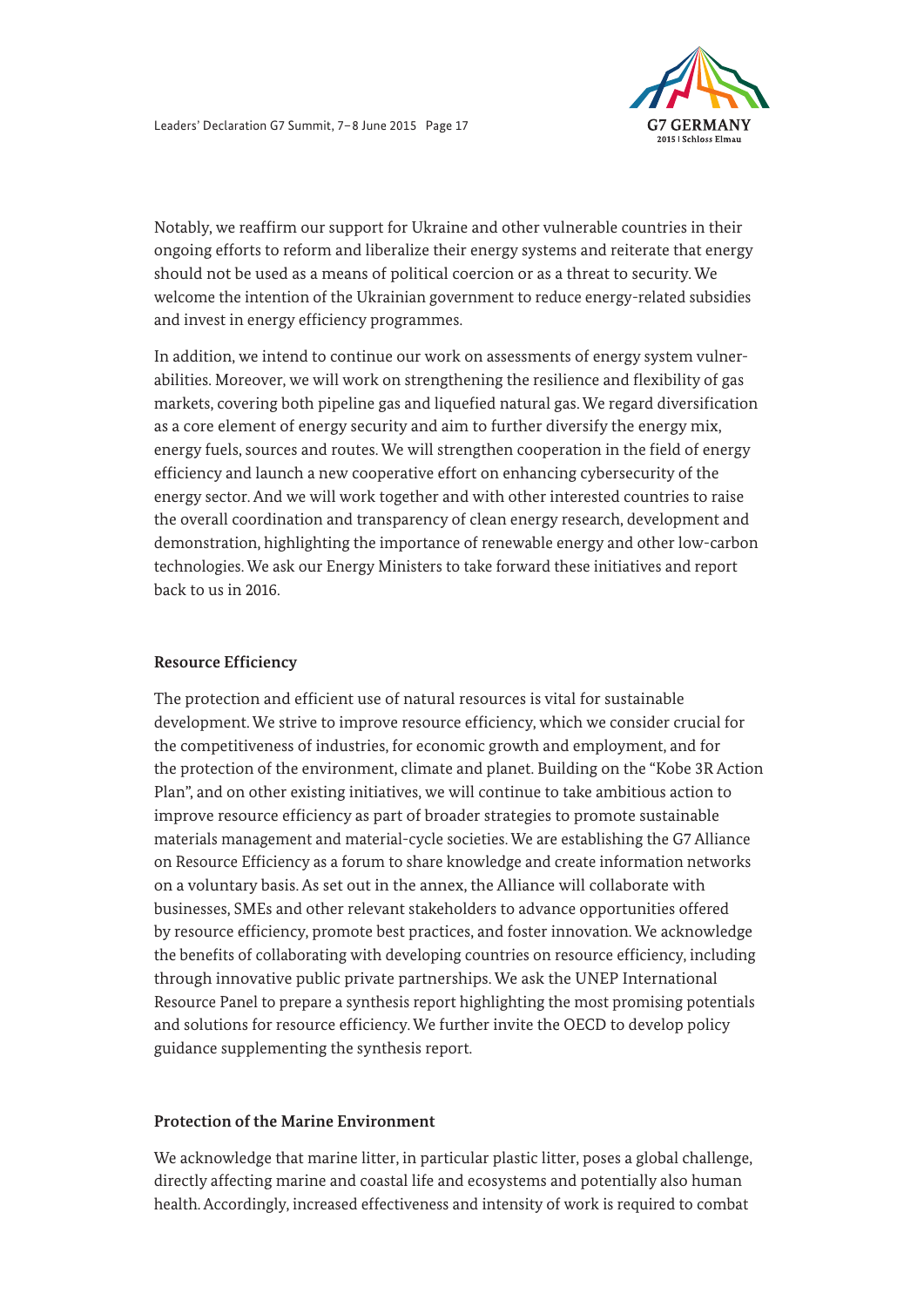

marine litter striving to initiate a global movement. The G7 commits to priority actions and solutions to combat marine litter as set out in the annex, stressing the need to address land- and sea-based sources, removal actions, as well as education, research and outreach.

We, the G7, take note of the growing interest in deep sea mining beyond the limits of national jurisdiction and the opportunities it presents. We call on the International Seabed Authority to continue, with early involvement of all relevant stakeholders, its work on a clear, effective and transparent code for sustainable deep sea mining, taking into account the interests of developing states. Key priorities include setting up regu-latory certainty and predictability for investors and enhancing the effective protection of the marine environment from harmful effects that may arise from deep sea mining. We are committed to taking a precautionary approach in deep sea mining activities, and to conducting environmental impact assessments and scientific research.

# **Development**

# **Post-2015 Agenda for Sustainable Development**

 2015 is a milestone year for international sustainable development issues. The Third International Conference on Financing for Development in Addis Ababa, the UN Summit for the adoption of the Post-2015 agenda in New York and the Climate Change Conference in Paris will set the global sustainable development and climate agenda for the coming years.

We are committed to achieving an ambitious, people-centred, planet-sensitive and universally applicable Post-2015 Agenda for Sustainable Development that integrates the three dimensions of sustainable development – environmental, economic and social – in a balanced manner.

The agenda should complete the unfinished business of the Millennium Development Goals, end extreme poverty, leave no-one behind, reduce inequality, accelerate the global transition to sustainable economies, promote sustainable management of natural resources, and strengthen peace, good governance and human rights. In order to mobilize appropriate action in and by all countries and by all stakeholders, we support the formulation and communication of key policy messages. We are committed to building a new global partnership based on universality, shared responsibility, mutual account-ability, efficient and effective monitoring and review and a multi-stakeholder approach to our common goals of ending extreme poverty by 2030 and transitioning to sustainable development.

To help foster this new transformative agenda, we have committed to significant measures on global health, food security, climate and marine protection, sustainable supply chains and women's economic empowerment.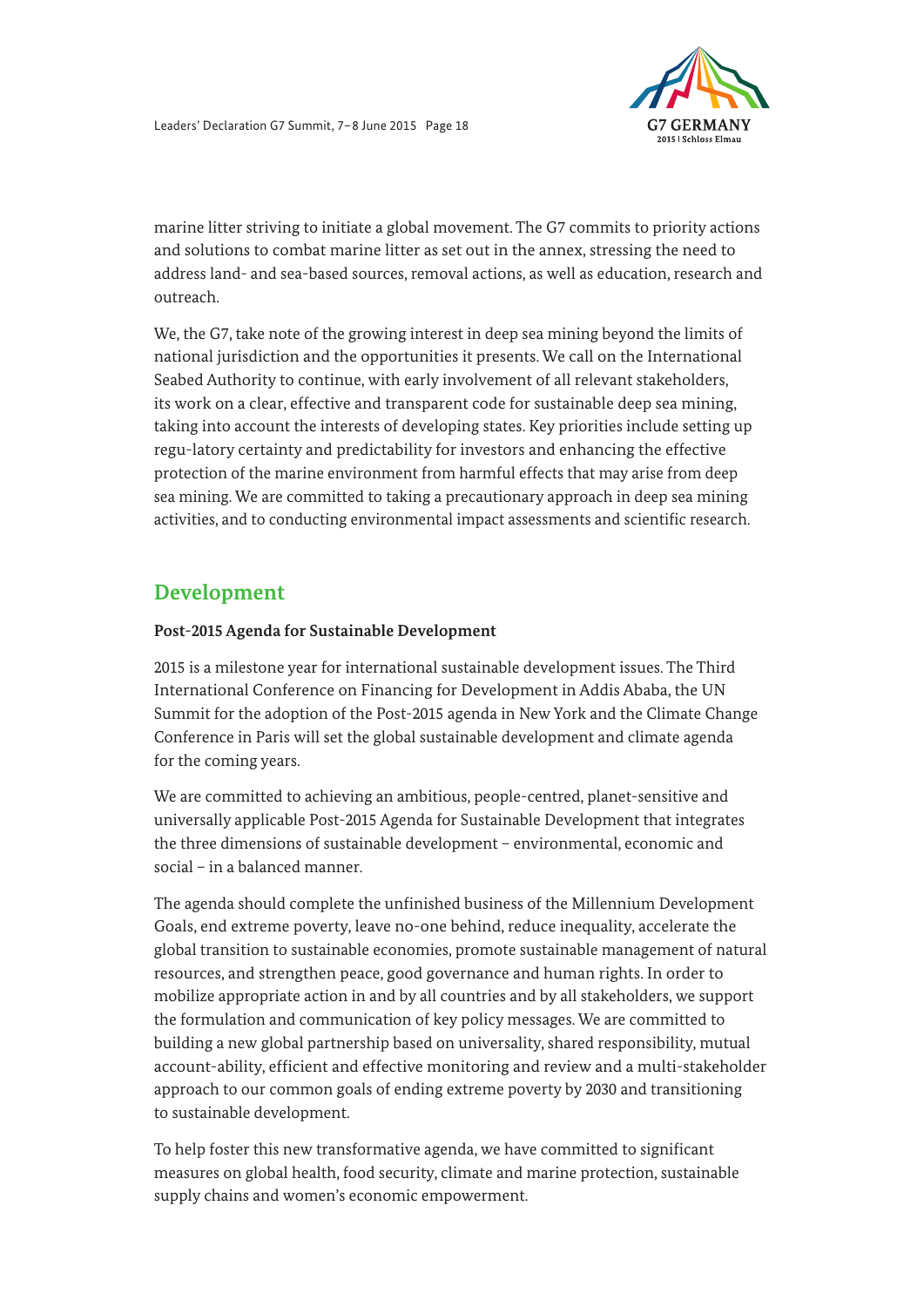

Collectively, we commit to supporting furthering financial and non-financial means of implementation, including through domestic resource mobilization, innovative financing, private finance, official development and other assistance and an ambitious policy framework.

We reaffirm the essential role that official development assistance (ODA) and other international public finance play as a catalyst for, and complement to, other sources of financing for development. We reaffirm our respective ODA commitments, such as the 0.7% ODA/GNI target as well as our commitment to reverse the declining trend of ODA to the Least Developed Countries (LDCs) and to better target ODA towards countries where the needs are greatest. We also commit to encouraging private capital flows.

# **Food Security**

Good governance, economic growth and better functioning markets, and investment in research and technology, together with increased domestic and private sector investment and development assistance have collectively contributed to increases in food security and improved nutrition.

 million people in developing countries out of hunger and malnutrition by 2030. The G7 As part of a broad effort involving our partner countries, and international actors, and as a significant contribution to the Post 2015 Development Agenda, we aim to lift 500 Broad Food Security and Nutrition Development Approach, as set out in the annex, will make substantial contributions to these goals. We will strengthen efforts to support dynamic rural transformations, promote responsible investment and sustainable agriculture and foster multisectoral approaches to nutrition, and we aim to safeguard food security and nutrition in conflicts and crisis. We will continue to align with partner countries strategies, improve development effectiveness and strengthen the transparent monitoring of our progress. We will ensure our actions continue to empower women, smallholders and family farmers as well as advancing and supporting sustainable agriculture and food value chains. We welcome the 2015 Expo in Milan ("Feeding the Planet – Energy for Life") and its impact on sustainable agriculture and the eradication of global hunger and malnutrition.

#### **Women's Economic Empowerment**

Women's economic participation reduces poverty and inequality, promotes growth and benefits all. Yet women regularly face discrimination which impedes economic potential, jeopardizes investment in development, and constitutes a violation of their human rights. We will support our partners in developing countries and within our own countries to overcome discrimination, sexual harassment, violence against women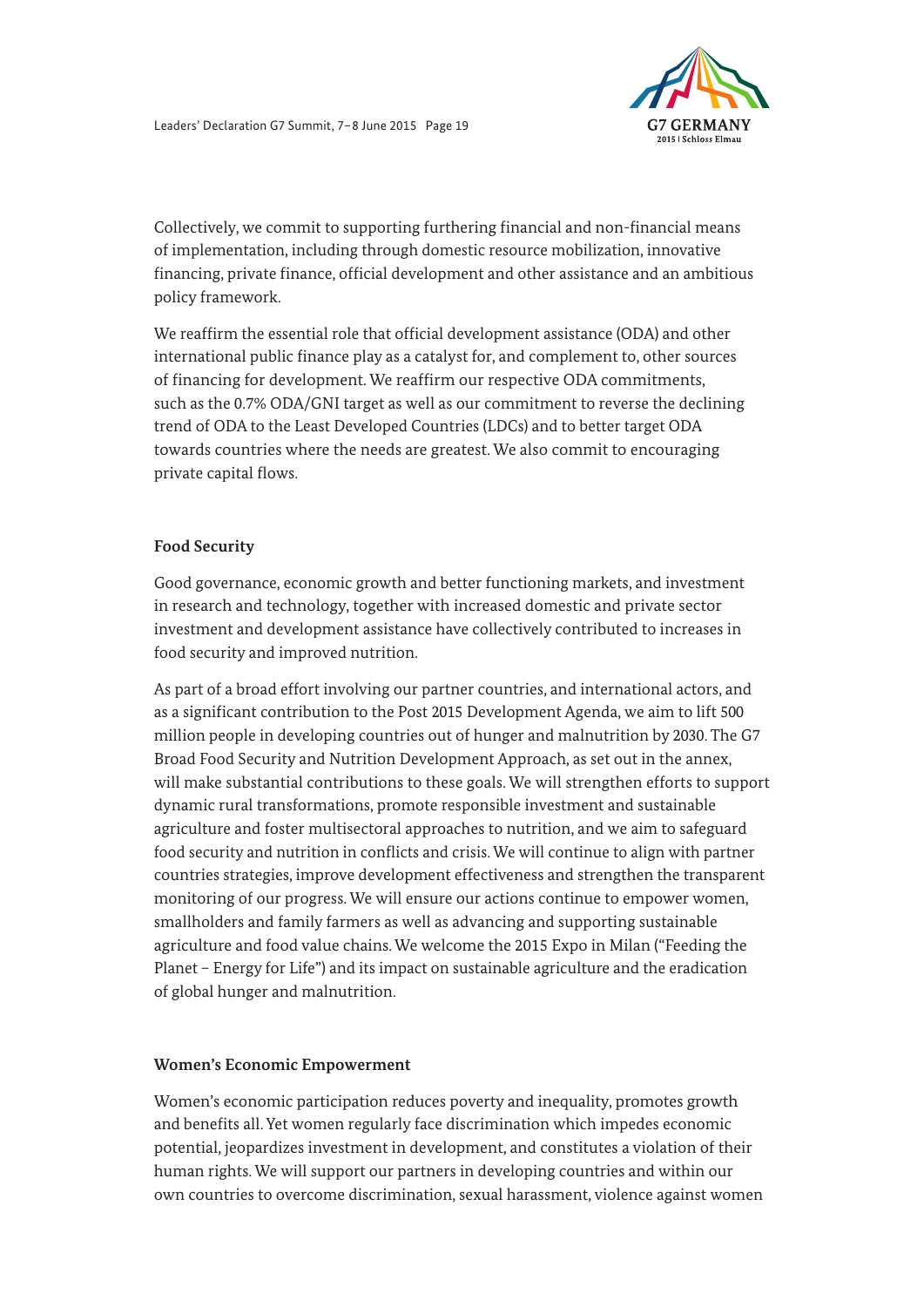

and girls and other cultural, social, economic and legal barriers to women's economic participation.

 and trained in developing countries through G7 measures by one third (compared to We recognise that being equipped with relevant skills for decent work, especially through technical and vocational education and training (TVET) via formal and non-formal learning, is key to the economic empowerment of women and girls, including those who face multiple sources of discrimination (e. g. women and girls with disabilities), and to improving their employment and entrepreneurship opportunities. We commit to increasing the number of women and girls technically and vocationally educated "business as usual") by 2030. We will also work to increase career training and education for women and girls within G7 countries.

We will continue to take steps to foster access to quality jobs for women and to reduce the gender gap in workforce participation within our own countries by 25% by 2025, taking into account national circumstances including by improving the framework conditions to enable women and men to balance family life and employment, including access to parental leave and childcare. The private sector also has a vital role in creating an environment in which women can more meaningfully participate in the economy. We therefore support the UN Women's Empowerment Principles and call on companies worldwide to integrate them into their activities. We will coordinate our efforts through a new G7 working group on women.

#### **CONNEX**

 Code as a set of binding principles into their contracts worldwide. We encourage pilot We reaffirm our commitment to the initiative on Strengthening Assistance for Complex Contract Negotiations (CONNEX), aimed at providing multi-disciplinary expertise in developing countries for negotiating complex investment agreements, focusing initially on the extractives sector. We emphasize the three pillars of: information integration and accessibility; independence and quality of advice; and capacity building among stakeholders. We endorse the Code of Conduct for multi-disciplinary advisory services and encourage support providers and other relevant stakeholders to incorporate the projects to be undertaken under the banner of the CONNEX initiative in collaboration with support providers, such as the African Legal Support Facility. We welcome further coordination on mechanisms for knowledge sharing and peer learning on the subject of negotiation support.

#### **Deauville Partnership**

We reconfirm our strong commitment to the people of the Middle East and Northern Africa (MENA). Given the current challenges in the region, we renew our commitment